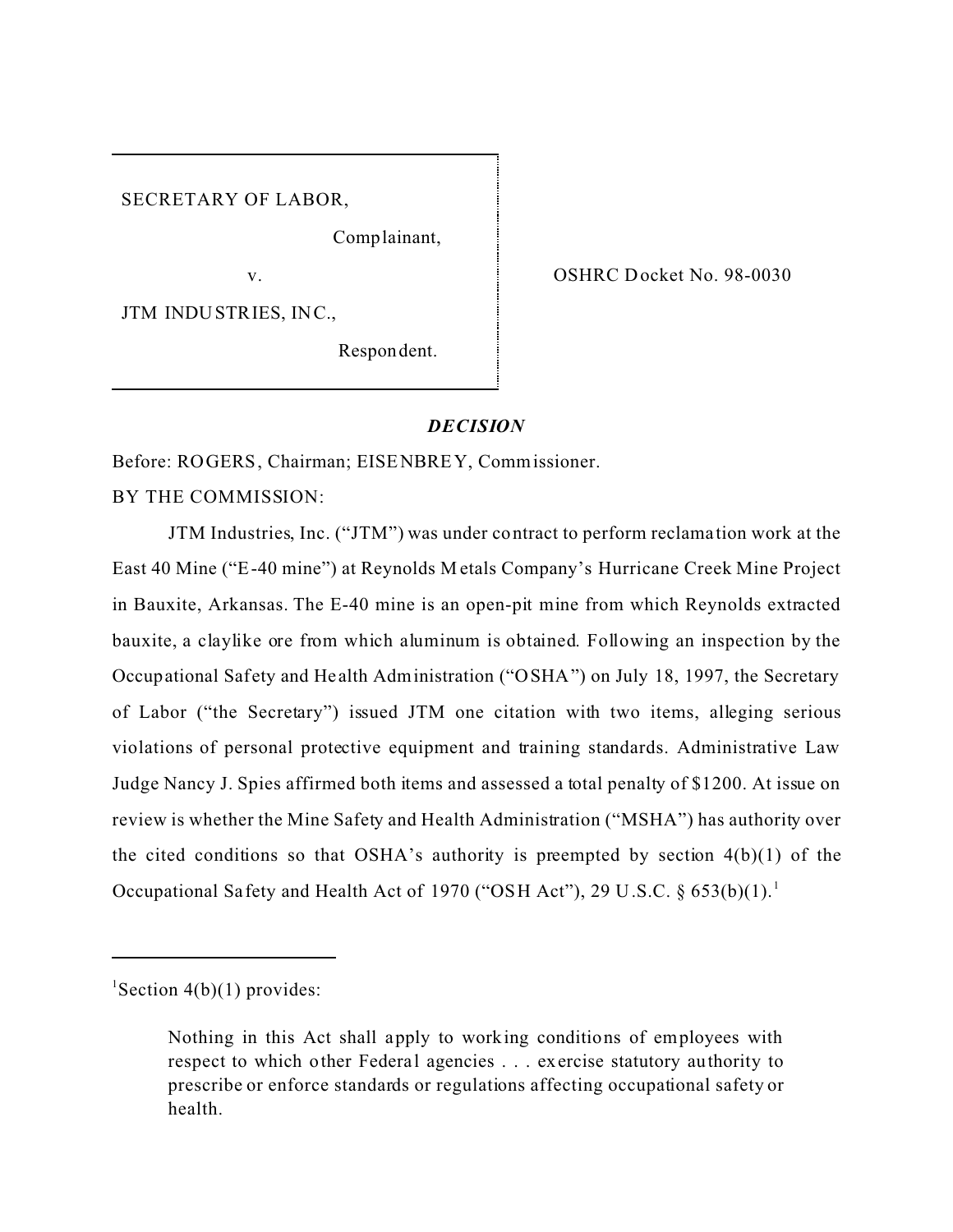#### **I. Background**

Reynolds Metals Company ("Reynolds") at one time operated a number of open-pit bauxite mines at its Hurricane Creek Mine Project. At issue here is the E-40 mine, which covers 332 acres and is approximately 140 feet deep, 2000 feet long, and 1400 feet wide. Reynolds last extracted bauxite from the E-40 mine in February 1983. On June 9, 1994, Reynolds contracted with JTM to perform reclamation work at the mine. On August 12 of that year, JTM subcontracted with Oxford Mining, Inc. ("Oxford")<sup>2</sup> to help fill the E-40 mine and improve or construct haul roads connecting the mine to other parts of the Hurricane Creek Mine Project. During the bauxite extraction process, Reynolds had removed soil and rocks from the E-40 mine and taken this "spoil" to an area of the plant known as "Four Lakes." Part of the reclamation project involved returning spoil from Four Lakes to the mine.

While working at the E-40 mine, both JTM and Oxford employees handled a material called "Alroc." Alroc is a trademarked name used by Reynolds to describe incinerator ash from pot liners that had been used in the primary aluminum reduction process. Reynolds had treated the Alroc at its Gum Springs waste treatmentfacility, located approximately sixty-five miles south of the E-40 mine. Rather than disposing of this material in the Gum Springs landfill, Reynolds sought to find a commercial use for Alroc, which is highly alkaline. In April 1996, JTM and Oxford began pla cing Alroc in the E-40 mine to balance the acidity of the mine spoil leachate. JTM and Oxford also used Alroc to surface haul roads in and around the E-40 mine.

Because of concerns about the environmental impact of Alroc, and pursuant to an agreement between Reynolds and the Arkansas Department of Pollution Control and Ecology, JTM and Oxford began removing Alroc from the haul roads in June 1997. John Reeder, JTM's project manager over reclamation activities at the E-40 mine, testified that

<sup>2</sup> Oxford was also cited by OSHA and our disposition of that case, *Oxford Mining, Inc.*, OSHRC Docket No. 98-0057, also issued today.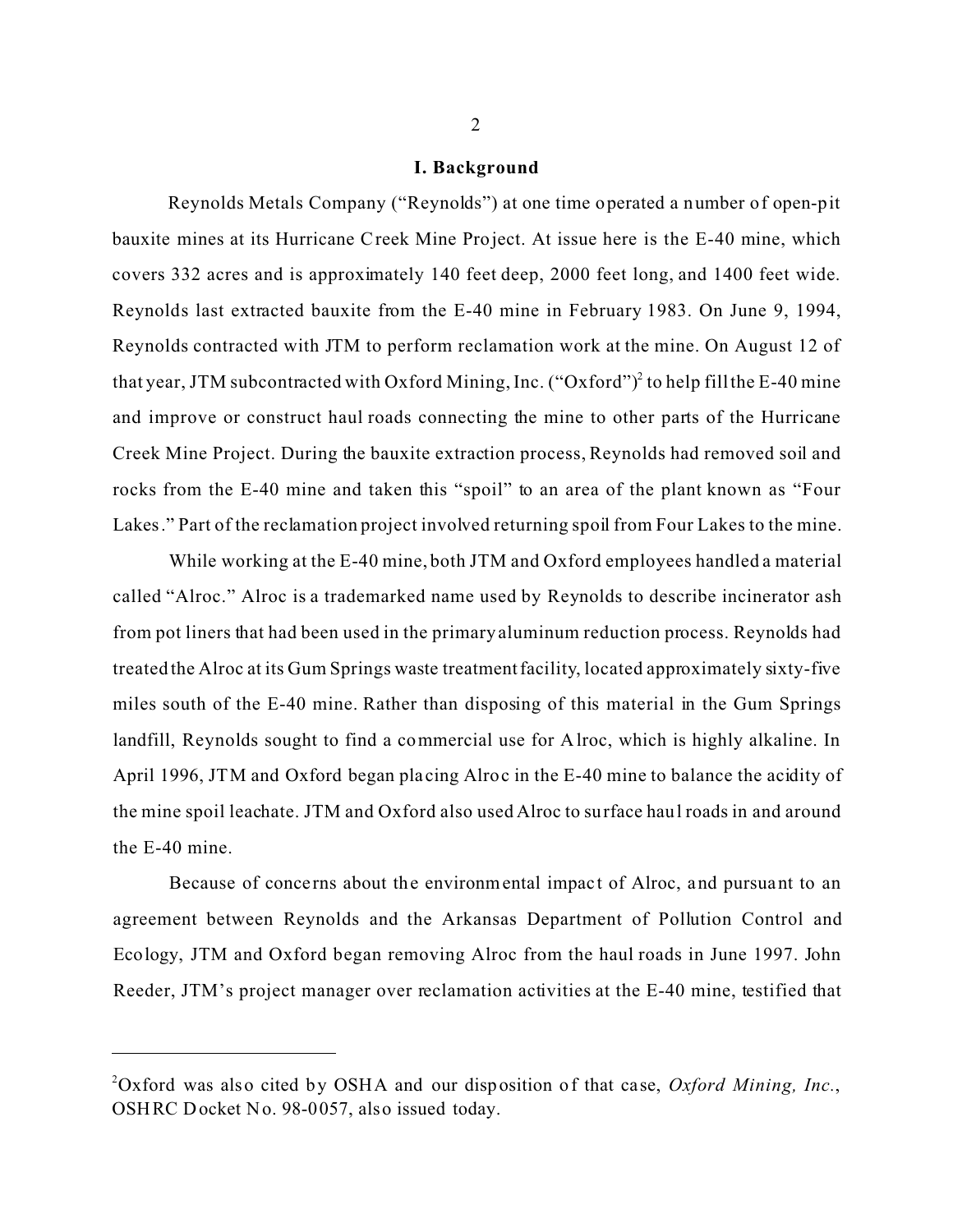by the time of the OSHA inspection the only portion of the haul roads that still contained Alroc was the "southern third" of the haul road leading from the Four Lake s spoil piles to the E-40 mine. According to Reeder, this was the part of the road "down in the pits that was still below grade or final grade."

The two citation items at issue allege that Alroc can cause health problems, including skin and eye irritation, and that JTM violated personal protective equipment and hazard communication training standards by failing to protect employees from Alroc exposure.

#### **II. Preemption**

The Commission evaluates an employer's argument that OSHA's authority is preempted under section 4(b)(1) by considering (1) whether the other federal agency has the statutory authority to regulate the cited working conditions, and (2) if the agency has that authority, whether the agency has exercised it over the cited conditions by issuing regulations having the force and effect of law. *E.g., MEI Holdings, Inc.*, 18 BNA OSHC 2025, 2025, 1999 CCH OSHD ¶ 32,011, p. 47,759 (No. 96-740, 2000), *aff'd without published opinion,*  247 F.3d 247 (11th Cir. 2001) (Department of Defense); *Rockwell International Corp.*, 17 BNA OSHC 1801, 1803, 1995-97 CCH OSHD ¶ 31,150, p. 43,531 (No. 93-45, 1996) (consolidated) (National Aeronautics and Space Administration).<sup>3</sup> The Commission gives considerable weight to a federal agency's representation as to its authority to regulate cited working conditions. However, the Commission independently reviews the statutory and regulatory provisions at issue, as well as the evidence, to determine whether that view is reasonably supported by the record. *MEI Holdings, Inc.*, 18 BNA OSHC at 2026, 1999 CCH

<sup>&</sup>lt;sup>3</sup>The typical preemption case involves two unrelated agencies. Although both OSHA and MSHA are agencies in the Department of Labor, we will nevertheless apply the same analysis we would apply if the agencies were unrelated. In response to an invitation for a separate brief on MSHA's behalf, the Solicitor of Labor indicated that the Secretary of Labor's position on the respective authorities of MSHA and OSHA would be discussed in her brief on review.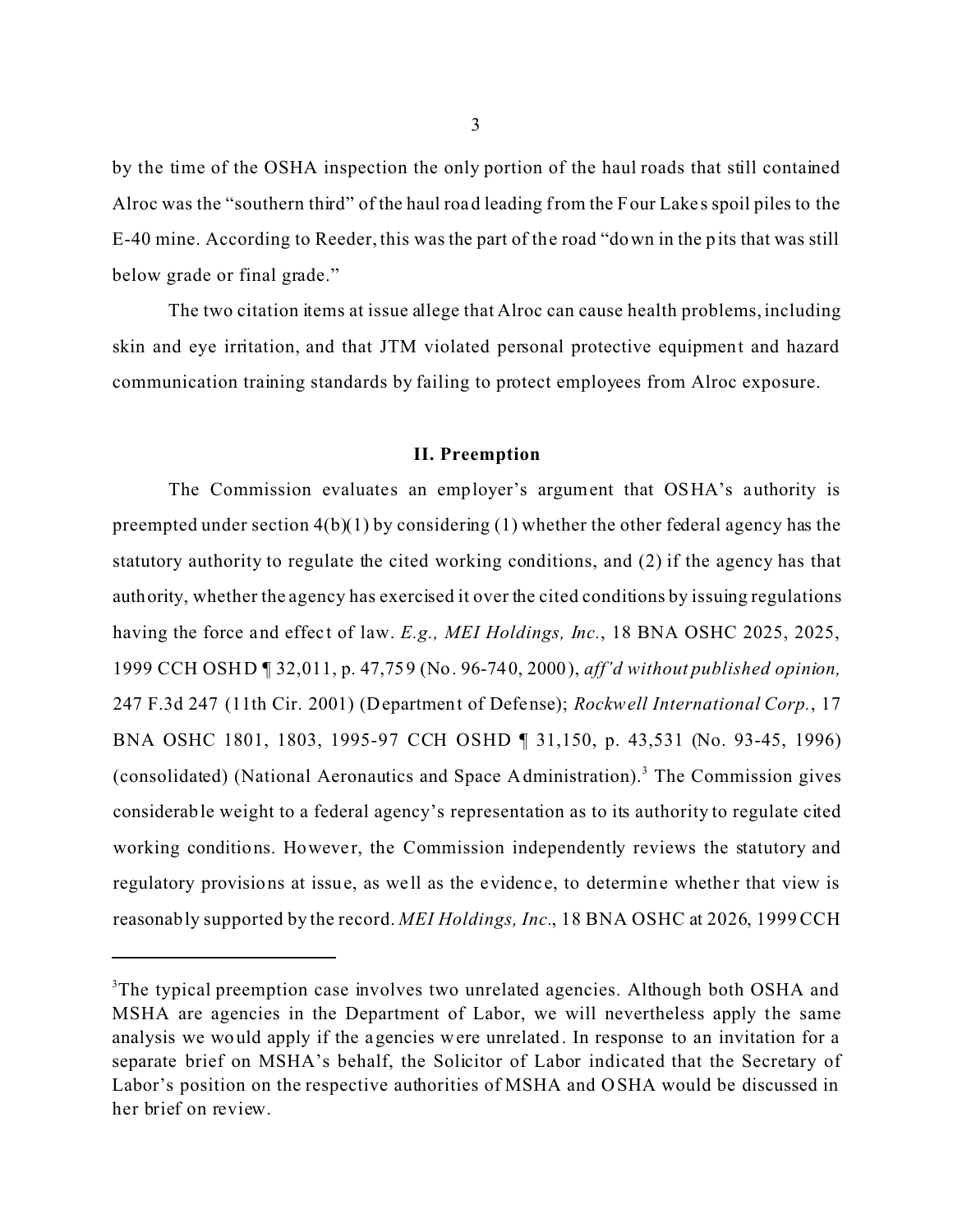OSHD at p. 47,759; *Rockwell International Corp.,* 17 BNA OSHC at 1803, 1995-97 CCH OSHD at pp. 43,531-32. In this case, only the first part of the test whether MSHA has statutory authority over the cited conditions is at issue. In her brief on review, the Secretary acknowledges that MSHA has promulgated regulations that address the health hazards at issue in the present case,<sup>4</sup> and that OSHA's authority to regulate the cited hazards would be preempted if MSHA has statutory authority over the hazards.

The citation alleges that the violations occurred "in and around the E-40 Mine Reclamation Area." MSHA's statutory authority to regulate the working conditions in that area depends on whether the area is a "coal or other mine" within the meaning of section 4 of the Federal Mine Safety and Health Act of 1977 ("the Mine Act"), 30 U.S.C. § 803. Section 3(h)(1) of the Mine Act, 30 U.S.C. § 802(h)(1), defines "coal or other mine," in relevant part, as:

(A) an area of land from which minerals are extracted in nonliquid form or, if in liquid form, are extracted with workers underground, (B) private ways and roads appurtenant to such area, and (C) lands, excavations, underground passageways, shafts, slopes, tunnels and workings, structures, facilities, equipment, machines, tools, or other property including impoundments, retention dams, and tailings ponds, on the surface or underground, used in, or to be used in, or resulting from, the work of extracting such minerals from their natural deposits in nonliquid form, or if in liquid form, with workers underground, used in, or to be used in, the milling of such minerals, or the work of preparing coal or other minerals, and includes custom coal preparation facilities.

On the facts of this case we conclude that the E-40 site constitutes a "mine" under section  $3(h)(1)(C)$  of the Mine Act, and that OSHA's authority over it is, therefore, preempted. In light of the statutory language of the Mine Act and its legislative history, we construe the area in and around the E-40 pit as an "excavation," "facilities," and "other

<sup>4</sup> 

<sup>4</sup> *See generally* 30 C.F.R. § 56.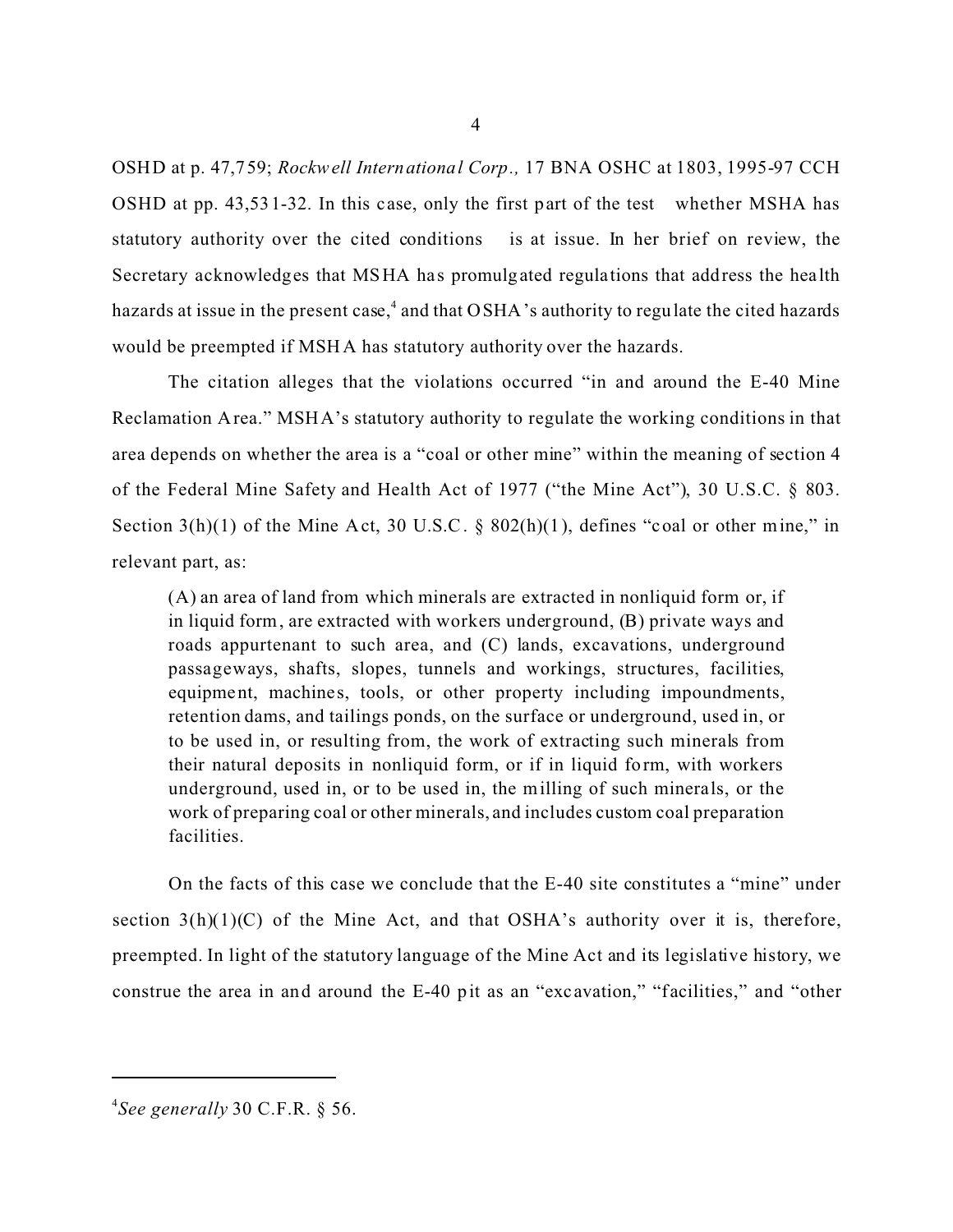property" "resulting from[] the work of extracting . . . minerals."<sup>5</sup> The E-40 pit was excavated for the purpose of mining bauxite, and the surrounding land was developed during the bauxite extraction process as haul roads were constructed and the Four Lakes spoil pile was formed.

With respect to the haul road on which the cited condition was located, we note first that the portion of the road at issue during the inspection was inside the excavated bauxite pit. To the extent, however, that the citation also pertains to other areas of the haul road, we disagree with the judge's narrow reading of section  $3(h)(1)(C)$  in finding that the network of roads in and around the E-40 mine was not part of the "mine" under that section. In making this finding, the judge relied on *Bush & Burchett, Inc. v. Reich*, 117 F.3d 932, 939 (6th Cir.), *cert. denied*, 522 U.S. 807 (1997), in which the Sixth Circuit rejected the employer's contention that a road was an integral part of a mine and its loadout facility under section  $3(h)(1)(C)$ . The court noted that "it is not clear from the statute or legislative history that Congress intended to include roads within the meaning of [section  $3(h)(1)(C)$ ], since Congress specifically dealt with roads in [section 3(h)(1)(B)]." *Id.* at 939.

In our view, this final comment by the court, which was not the subject of any further analysis, does not reflect the main holding of *Bush & Burchett*. The key issue before the court in that case was whether a road connecting a coal mine to a loadout facility was a "mine" under section  $3(h)(1)(B)$ .<sup>6</sup> Holding that the worksite was a public rather than private road,

<sup>&</sup>lt;sup>5</sup>In a similar context, MSHA jurisdiction was upheld over an electric generation station that burned material taken from a coal mine culm bank located on its property. Although the mine had ceased operation forty years earlier, the Federal Mine Safety and Health Review Commission ("FMSHRC"), the agency charged with adjudicating disputes under the Mine Act, found that "the culm bank literally falls within the statutory definition of 'mine' [under section  $3(h)(1)(C)$ ] since 'it results[s] from the work of extracting . . . minerals from their natural deposits . . . .' " *Westwood Energy Properties,* 11 FMSHRC 2408, 2413, 1987-90 CCH OSHD ¶ 28,777, p. 38,361 (Nos. PENN 88-42-R; 88-43-R; 88-73-R through 88-89-R; and 88-148, 1989) (citation omitted).

 $6$ Section 3(h)(1)(B) applies by its terms specifically to "private ways and roads."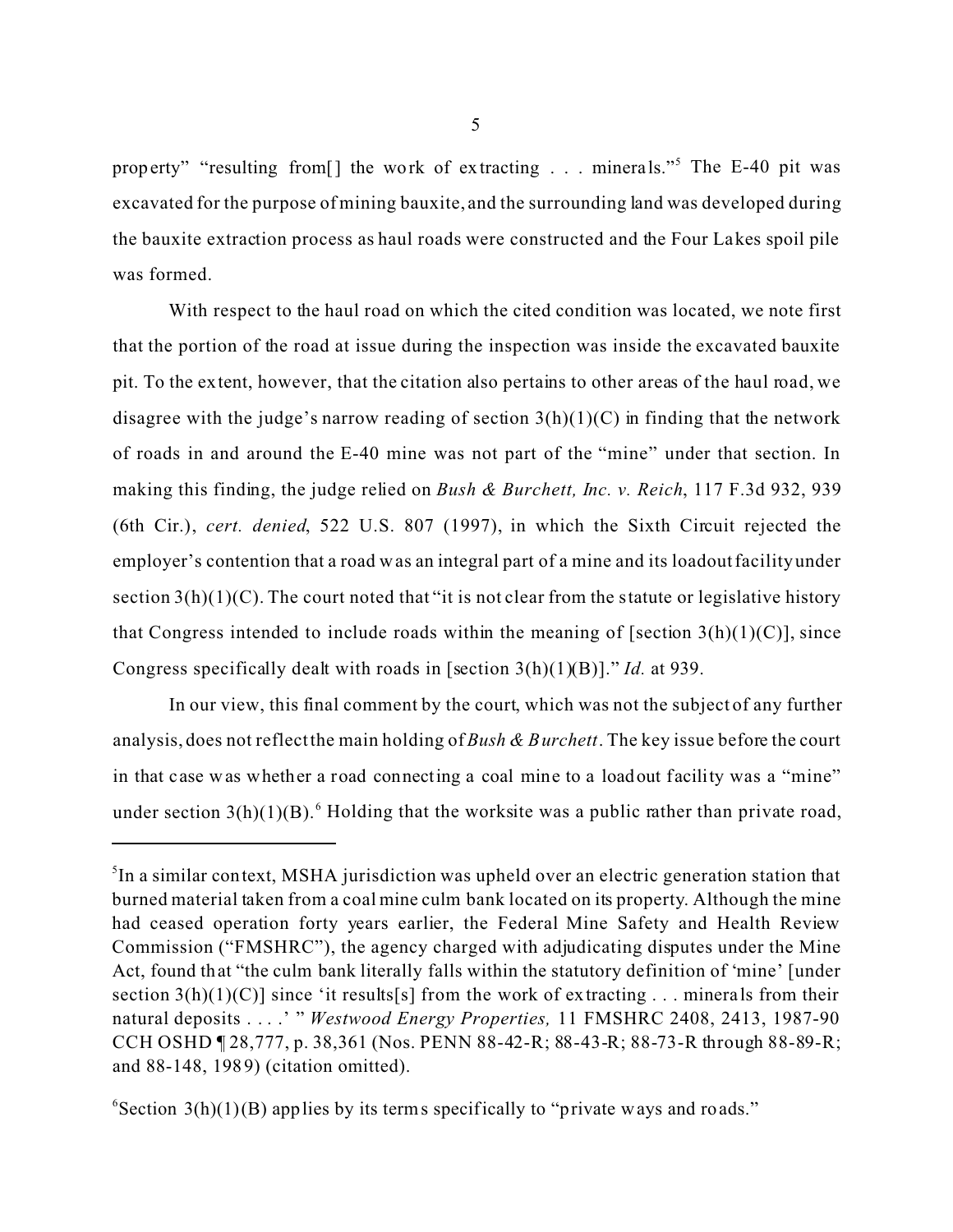the Sixth Circuit expressed concern that if a public road can be considered a "mine" MSHA jurisdiction "could conceivably extend to unfathomable lengths[.]" *Id.* at 937. Therefore, the court did not foreclose a conclusion that MSHA has jurisdiction over the private roads that are completely within the Hurricane Creek Mine Project, and partly within the E-40 pit itself.

We conclude, unlike the judge, that the road at issue here is part of a "mine" under section  $3(h)(1)(C)$ . In our view, this interpretation of the relevant statutory provisions is compelled by the legislative history of the Mine Act, which explicitly contemplates "a need to resolve jurisdictional conflicts" and emphatically states "that what is considered to be a mine and to be regula ted under this Act be given the broadest possible interpretation, and . . . that doubts be resolved in favor of inclusion of a facility within the coverage of the Act." S. Rep. No. 181, 95th Cong., 1st Sess. 14 (1977). *See Herman v. Associated Elec. Co-op, Inc.,* 172 F.3d 1078, 1081 (8th Cir. 1999) (Congress intended "mine" to be given broadest possible interpretation, noting remedial nature of Mine Act); *Bush & Burchett,* 117 F.3d at 936-37 (same); *Donovan v. Carolina Stalite Co.,* 734 F.2d 1547, 1554 (D.C. Cir. 1984) (upholding MSHA jurisdiction over mineral processing facility not engaged in extraction); *Harmon Mining Corp. v. FMSHRC,* 671 F.2d 794, 796-97 (4th Cir. 1981) ("broad definition of a 'mine' in the Act demonstrates that Congress intended that term to encompass all of the facilities used at a coal preparation plant").

The Secretary argues, however, that neither the haul roads nor the E-40 pit itself can be considered a "mine" under section  $3(h)(1)(C)$  because the reclamation work did not begin until eleven years after the mine closed and MSHA stopped inspecting it, and because the reclamation work was unrelated to ongoing mineral extraction. In support of her argument, the Secretary contends, "It is simply inconceivable that Congress intended that MSHA would regulate in perpetuity all occupational activities on parcels of land resulting from, or affected by, mineral extraction activities merely because mineral extraction activities had taken place some time in the past." Of course, relevant court and administrative precedent makes clear that there *are* limits to the scope of MSHA jurisdiction. The determination of whether a cited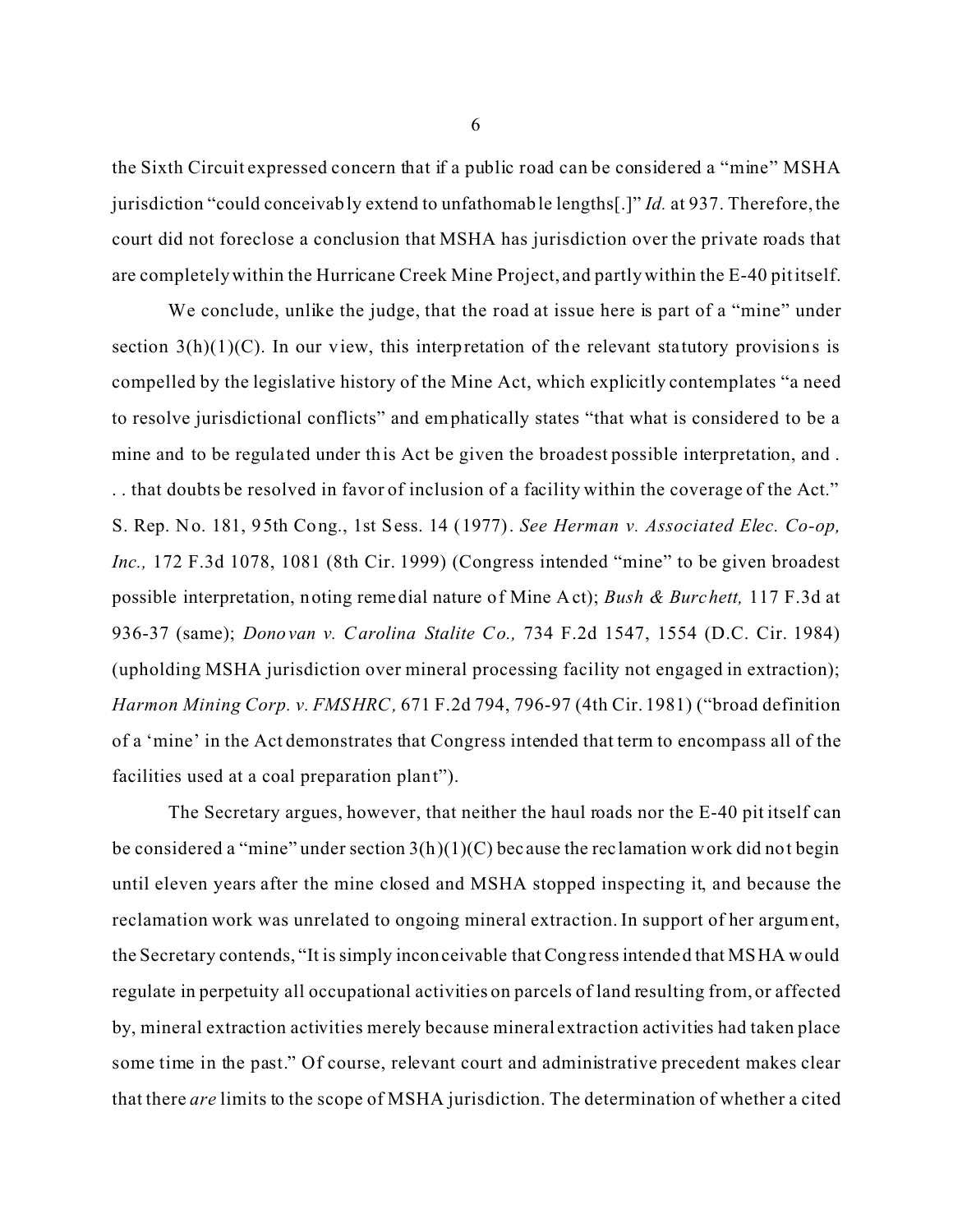facility is a "mine," however, must be based on factors derived from the statutory definition. We find no indication in the statute or its legislative history that a facility that meets the statutory "resulting from" criterion would be denied Mine Act coverage solely because too much time had passed since mineral extraction had ceased. Neither has the Secretary cited any authority indicating that duration of abandonment is a factor in determining whether a facility is a mine under the Mine Act. Nor has she offered any reason to distinguish between an eleven-year and a one-day hiatus between the cessation of active mining and commencement of reclamation activities for purposes of determining whether a facility is a mine. There is nothing illogical or contrary to Congressional intent in extending Mine Act coverage to include the reclamation of lands resulting from mineral extraction, particularly, in our view, under the circumstances of this case.

In addition, the Secretary has not cited any decisions that support her argument that there must be a nexus between the cited activity and active mineral extraction. In fact, the Third Circuit, in *Marshall v. Stoudt's Ferry Preparation Co.*, 602 F.2d 589, 592 (3rd Cir. 1979), explicitly rejected the argument, made in that case by the employer, that a business cannot be "included within the Act's ambit because [its] activities are not related to the extraction of minerals from natural deposits or their preparation after extraction." Also, in *Lancashire Coal Co. v. Secretary of Labor*, 968 F.2d 388 (3rd Cir. 1992), the Third Circuit strongly indicated that it would have considered the demolition of a silo at an abandoned coal mine to be work at a "mine" as defined in section  $3(h)(1)(C)$  if "resulting from" language had been included in that part of section  $3(h)(1)(C)$  addressing coal preparation facilities. The Court stated, "If Congress does in fact intend [for MSHA] to cover the activity of reclamation of structures that were once used in preparation of coal, but are no longer being so used . . . it can amend section 3(h)(1) to add the two missing words." *Id*. at 393.

Indeed, the Secretary has taken positions in other cases that are inconsistent with her claim that MSHA does not have jurisdiction over a worksite unless the work performed at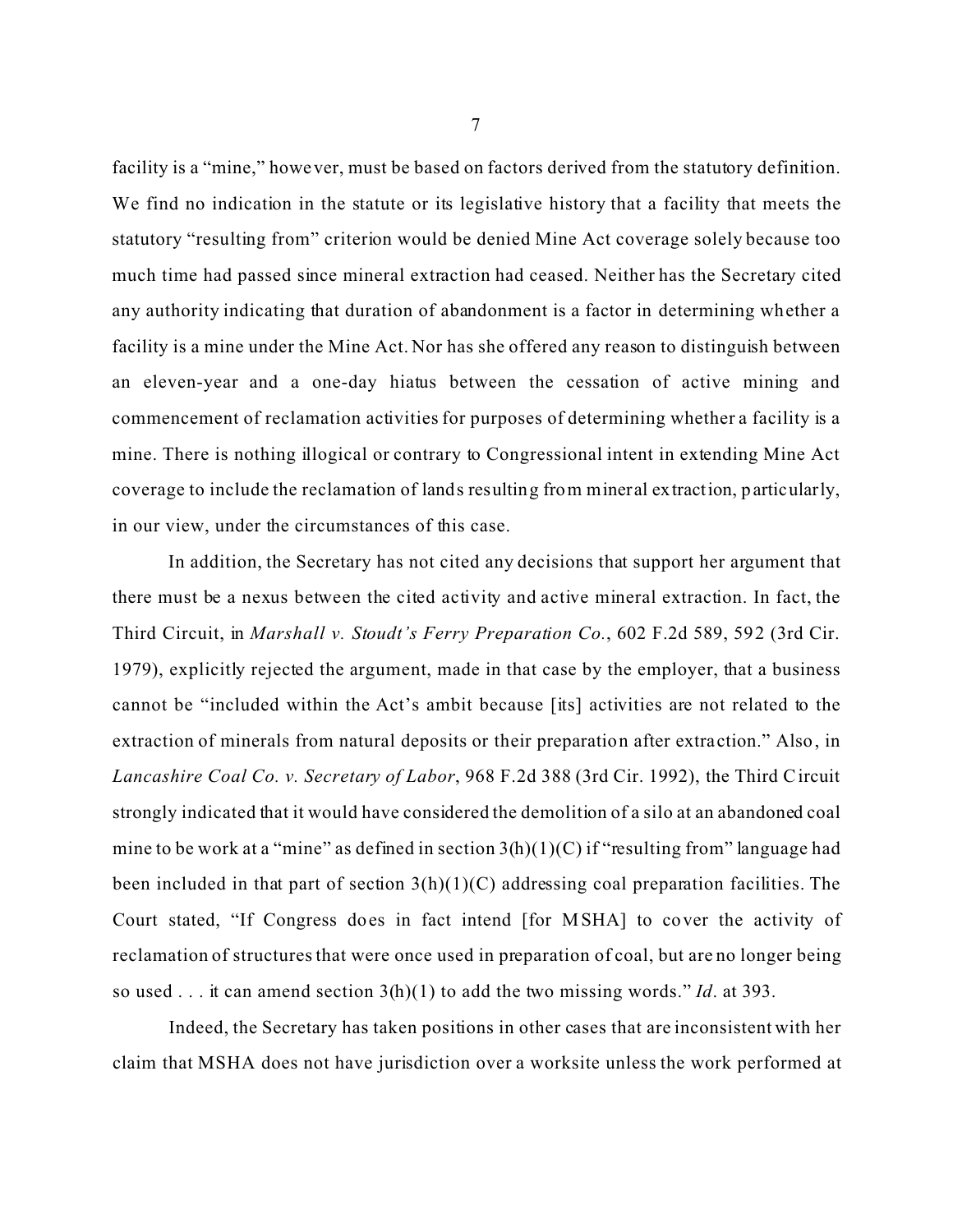the site has a close relationship to active mineral extraction.7 *Lancashire,* cited above, is one example. The Secretary also asserted MSHA jurisdiction in *R.C. Enterprises,* 1995 WL 20256 (Nos. SE 94-251, SE 94-252 & SE 94-438, 1995) (ALJ) and *International Anthracite Corp*., 14 FMSHRC 1790, 1992 FMSHRC LEXIS 436 (No. PENN 92-230, 1992) (ALJ), two cases involving reclamation work at mines where the re was no active extrac tion. *See also Premier Elkhorn Coal Co.,* 23 FMSHRC 304, 2001FMSHRC L EXIS 39 (No. KENT 2000- 188, 2001) (ALJ) (MSHA assertion of jurisdiction over road appurtenant to abandoned coal pit that had undergone reclamation work, with no apparent active mining operations also appurtenant to such road); *James Fork Mining Co.,* 19 FMSHRC 746, 1997 FMSHRC LEXIS 3102 (No. CENT 97-16, 1997) (ALJ) (MSHA assertion of jurisdiction over reclamation work at sealed coal mine not operated in nineteen years where owner filed various documents required to resume mining, but where such m ining was only a mere possibility).

We find no merit in the Secretary's additional argument that, if MSHA has jurisdiction over reclamation sites where there is no active mineral extraction, there should be more decisions by the Federal Mine Safety and Health Review Commission ("FMSHRC") affirming citations at such sites. First, we note that there are no FMSHRC decisions finding that MSHA does *not* have jurisdiction over reclamation sites where there is no active extraction. More importantly, however, we note that the number of FMSHRC decisions addressing reclamation work might reflect that MSHA has not actively enforced its regulations which apply to such work. Doyle Fink, district manager for the MSHA region that includes Arkansas, acknowledged at his post-hearing deposition that personnel limitations have been a factor in MSHA's jurisdictional determinations. A lack of

<sup>7</sup> *See, e.g., Good Samaritan Hospital v. Shalala,* 508 U.S. 402, 417 (1993) ("the consistency of an agency's position is a fac tor in assessing the weight that position is due").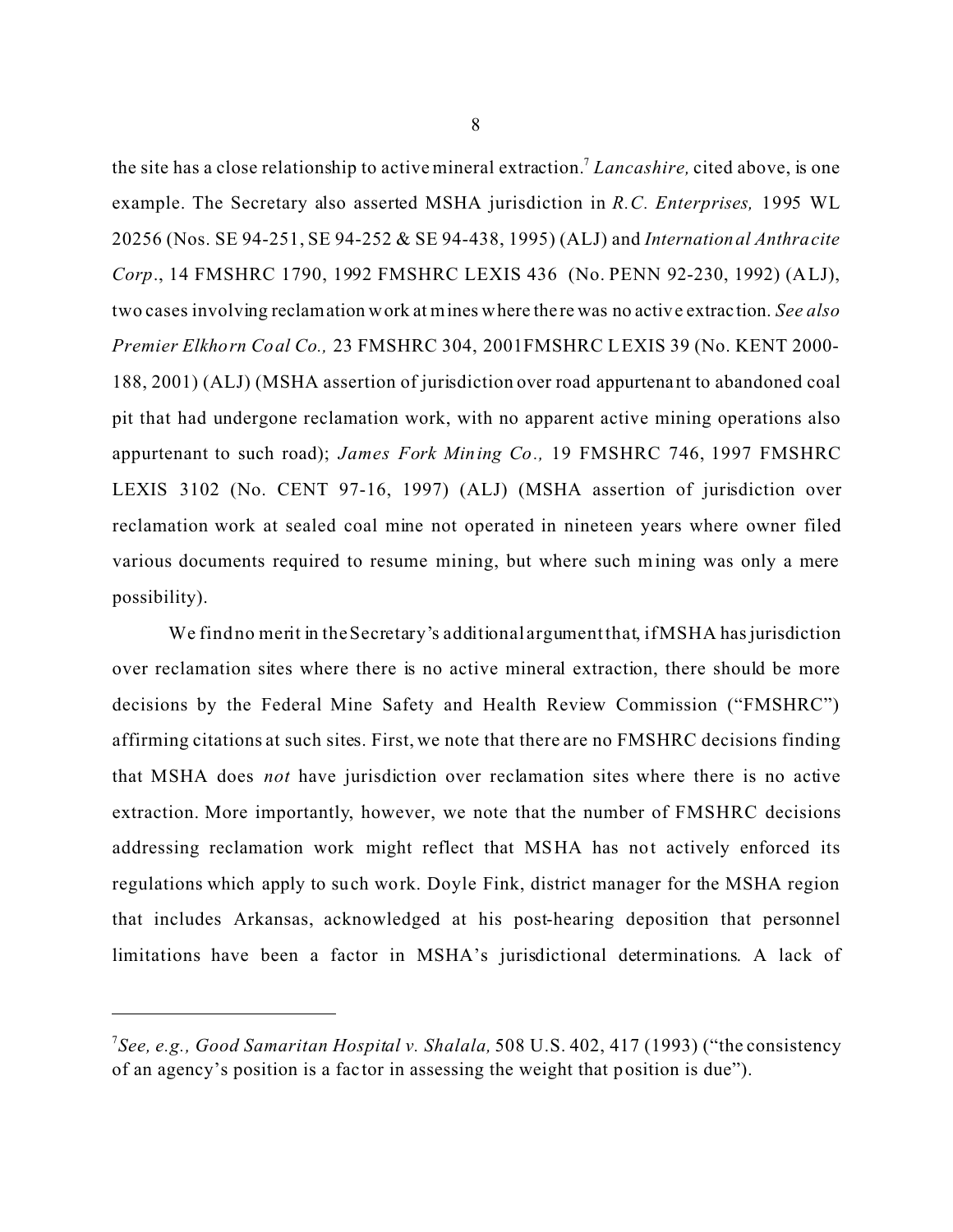enforcement, of course, does not mean that MSHA does not have the *authority* to enforce its regulations. MSHA's authority, not the vigor of its enforcement, is the subject of our inquiry under section 4(b)(1) of the OSH Act. *Daniel Construction Co.*, 12 BNA OSHC 1748, 1751, 1986 CCH OSHD ¶ 27,538, p. 35,734 (No. 82-668, 1986); *Pennsuco Cement and Aggregates, Inc.*, 8 BNA OSHC 1378, 1381, 1980 CCH OSHD ¶ 24,478, p. 29,890 (No. 15462, 1980).

We also note that some of the working conditions involved in reclaiming the E-40 site are similar to those employees faced during the bauxite extraction process. *Cf. Bituminous Coal Operators Assn. v. Secretary of Interior,* 547 F.2d 240, 245 (4th Cir. 1977) (finding the Coal Act applicable to coal mine construction company, court noted that construction workers were subject to the same hazards as miners). The E-40 mine was 140 feet deep when reclamation began, and employees were exposed to vertical walls of overburden. Employees at the E-40 mine used equipment similar to that used during certain phases of the bauxite extraction process including scrapers, bulldozers, backhoes, and haul trucks to refill the previously-excavated pit with its own spoil. In fact, an MSHA official provided training to employees involved in the reclama tion work. This training addressed equipment use and the hazards of water accumulation in the E-40 mine. The participation of an MSHA official in employee training does not, in itself, establish that MSHA has jurisdiction over the E-40 mine, but it does indicate that some of the working conditions during reclamation were similar to those during extraction.

For all the reasons above, we find that the E-40 reclamation site is a "mine" within the scope of MSHA's regulatory authority. Because we find that MSHA has statutory authority to regulate the working conditions in and around the E-40 mine reclamation area,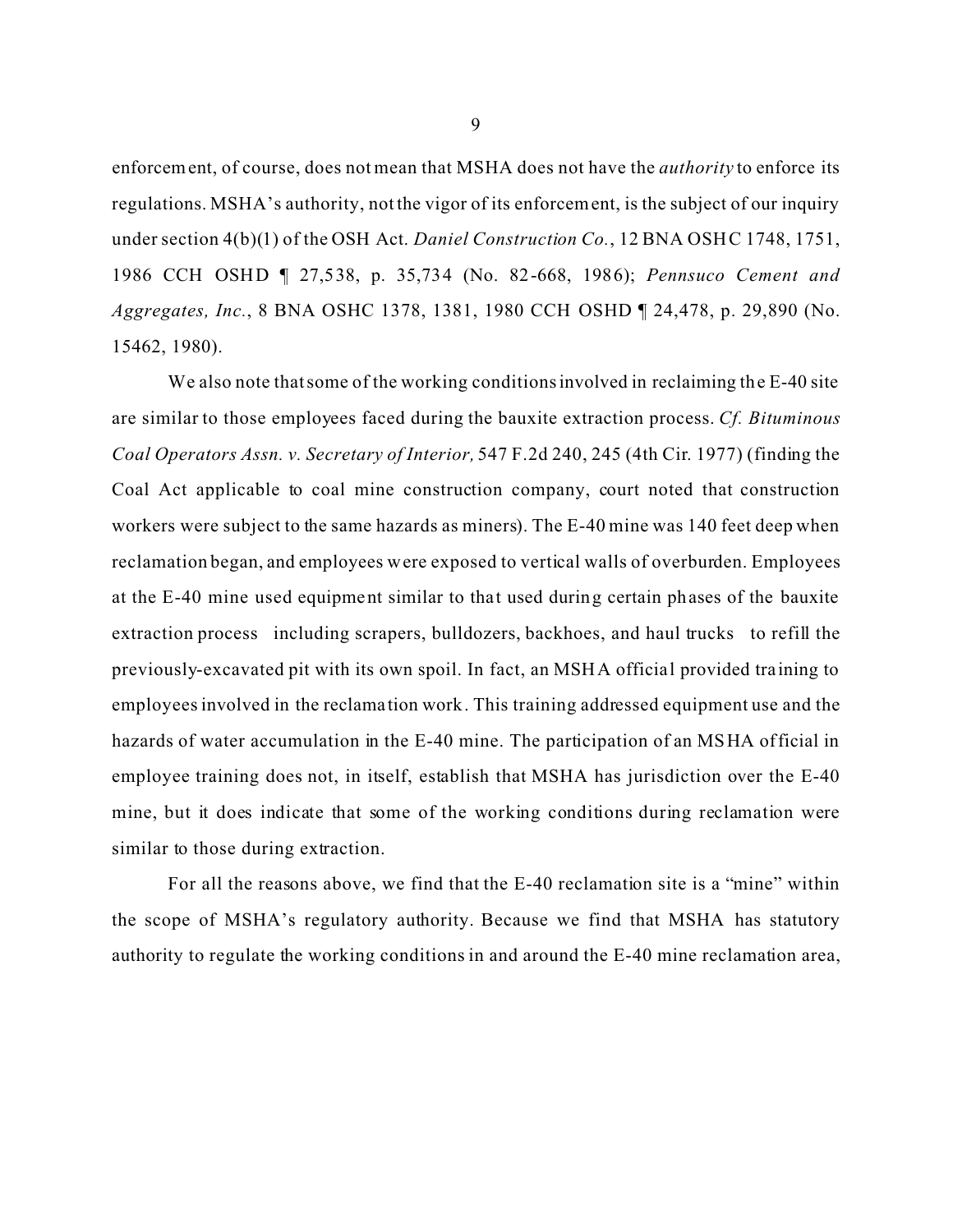and has exercised its authority by issuing regulations that apply to the cited conditions, we conclude that OSHA's authority is preempted by section 4(b)(1) of the OSH Act. Accordingly, we vacate the cita tion.

> /s/ Thomasina V . Rogers Chairman

/s/ Ross Eisenbrey Commissioner

Date: December 14, 2001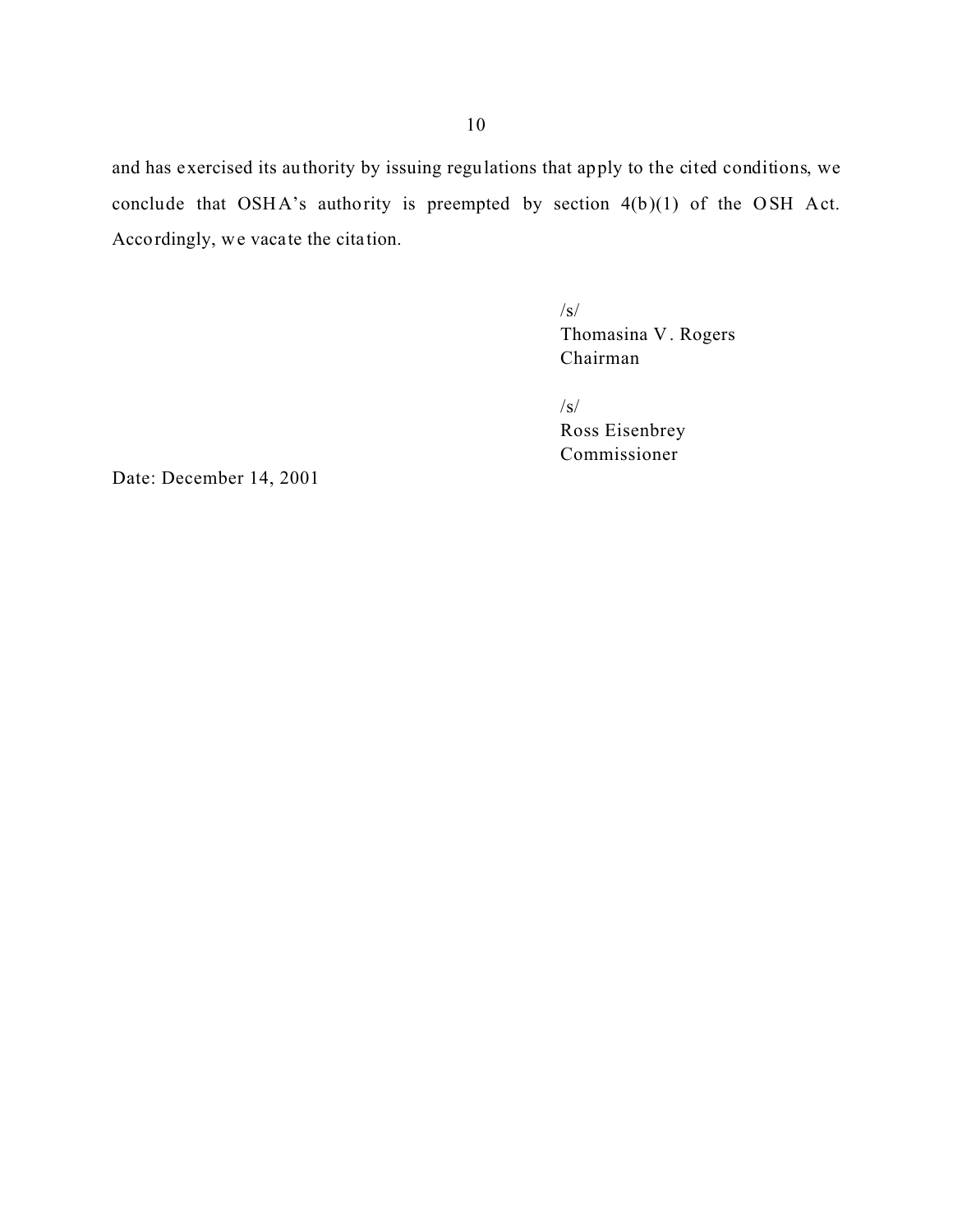Secretary of Labor, Complainant,

v.

### OSHRC Docket No. **98-0030**

JTM Industries, Inc., Respondent.

Appearances:

Madeleine T. Le, Esquire David C. Rivela, Esquire U. S. Department of Labor Office of the Solicitor Dallas, Texas For Complainant

Carl B. Carruth, Esquire McNair Law Firm, P.A. Columbia, South Carolina For Respondent

Before:Administrative Law Judge Nancy J. Spies

### **DECISION AND ORDER**

JTM Industries, Inc. (JTM), contests a citation issued to it by the Secretary on November 14, 1997. The Secretary issued the citation as a result of an inspection conducted by the Occupational Safety and Health Administration (OSHA) at the Hurricane Creek Mine Project in Bauxite, Arkansas, in July 1997.

Item 1 of the citation alleges a serious violation of  $\S$  1910.1200(h)(3)(iii), for failure to train employees in measures they can take to protect themselves from exposure to hazardous chemicals. Item 2 of the citation alleges a serious violation of § 1910.132(a), for failure to provide appropriate personal protective equipment to its employees.

Also on November 14, 1997, the Secretary issued a citation alleging violations of the same standards to Oxford Mining Company, Inc., with whom JTM had subcontracted on the Hurricane Creek Mine Project. Both JTM and Oxford contested the citations, and the cases were consolidated by order of the undersigned on May 27, 1998, for purposes of hearing. <sup>8</sup>

<sup>&</sup>lt;sup>8</sup> To avoid confusion, the cases were severed for purposes of decision.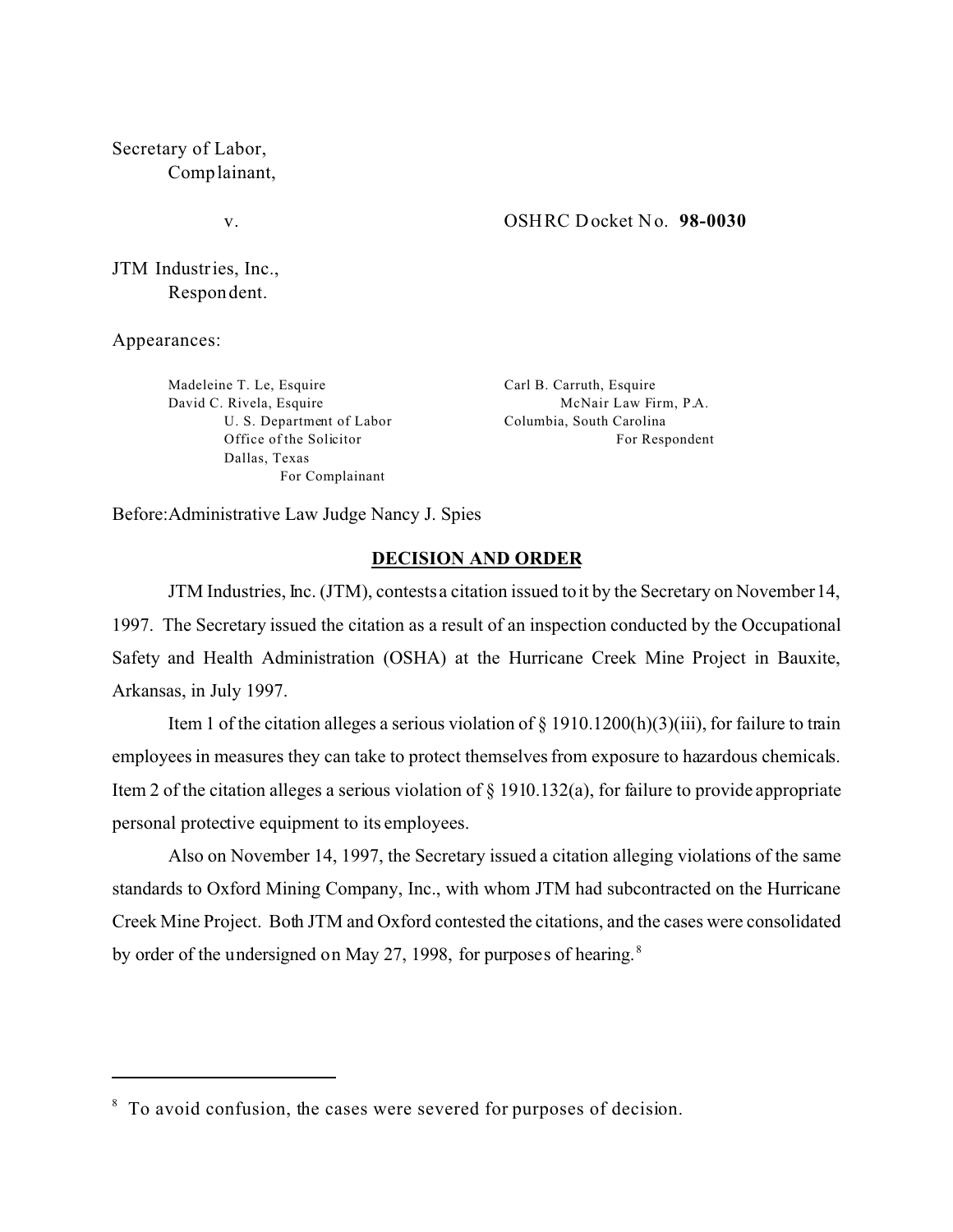JTM disputes OSHA's jurisdiction over the worksite, asserting an affirmative defense under § 4(b)(1) of the Occupational Safety and Health Act of 1970 (Act). For the reasons set out below, JTM's affirmative defense is rejected, and items 1 and 2 of the citation are affirmed.

### **Background**

At one time Reynolds Metals Company operated numerous open pit bauxite mines at its Hurricane Creek Mine Project in Bauxite, Arkansas (Tr. 603). The bauxite ore excavated from the mines was used in the production of aluminum. The specific worksite at issue in this case is designated as the E-40 site. The E-40 site is a 330-acre site that includes an abandoned bauxite mine pit and the areas adjacent to the pit (Tr. 335).

To remove the bauxite ore, Reynolds stripped away the overburden of soil and rocks that covered the natural deposit of bauxite. Reynolds removed the overburden (called "spoil") from the mine pit and piled it up in spoil piles at an area north of the E-40 mine known as Four Lakes. Reynolds then blasted over the bauxite ore that had been uncovered and removed it from the mine pit by a dragline, loaded it onto trucks, and hauled it to Reynolds's processing plant in Euclid, Arkansas. Reynolds extracted the last bauxite from the E-40 pit in February 1983 (Exh. C-5, Tr. 600).

On June 6, 1994, Reynolds contracted with JTM to perform reclamation services at the E-40 mine pit. On August 12, 1994, JTM subcontracted with Oxford to fill the E-40 pit and to construct haul roads to the E-40 site. In August 1994, Oxford began performing reclamation services (Exh. R-8).

In addition to the Hurricane Creek Mine Project, Reynolds also operated a waste treatment facility near Arkadelphia, Arkansas, known as the Gum Springs Facility. At the Gum Springs Facility, Reynolds treated spent pot liners used in the primary aluminum reduction process. Reynolds gave the spent pot liner the trade name "Alroc."9 Reynolds wanted to find a commercial use for Alroc, which was being disposed of in a landfill at the Gum Springs Facility. Reynolds had a number of haul roads on which haul trucks traveled between the Four Lakes spoil piles and the E-40 site. In June and July 1995, Reynolds first used Alroc to surface a test road (Exh. C-5; Tr. 348).

<sup>9</sup> It is also known as "kiln residue" and was referred to by some witnesses at the hearing as "ash."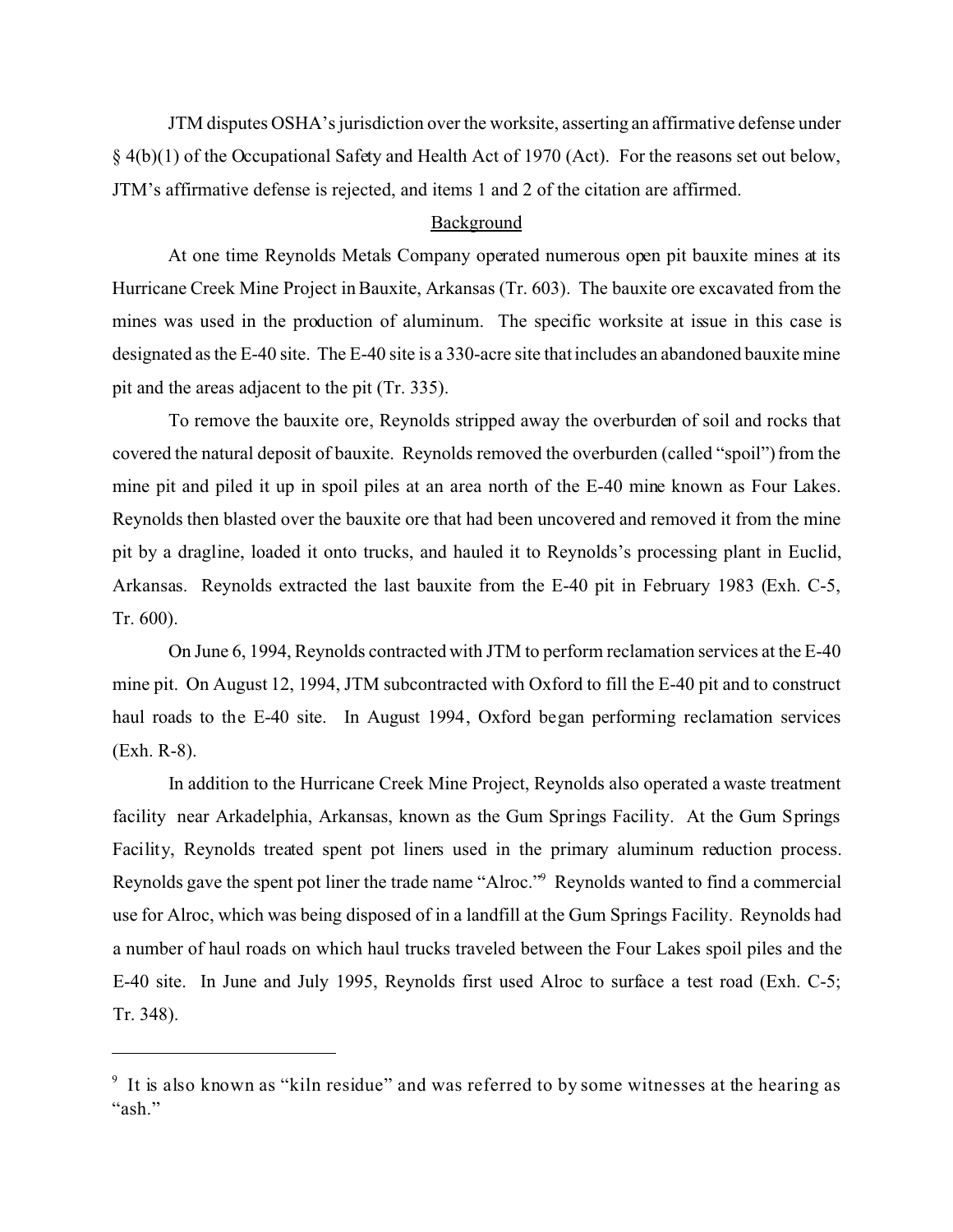In April 1996 Reynolds began placing Alroc from Gum Springs in the E-40 mine pit in thin layers between thicker layers of mine spoil to reduce the acidity of the mine spoil leachate from the pit. The Alroc was alkaline and would help to neutralize the acidity of the leachate from the mine spoil. The Alroc was also used on the haul roads to keep the haul trucks from getting stuck and to use a fill material for the pit to help neutralize the mine spoil (Exh. C-5; Tr. 347).

From 1994 to 1997, approximately 151,770 cubic yards of Alrocwere shipped from the Gum Springs Facility to the E-40 site. While working at the Hurricane Creek Mine Project, employees of both JTM and Oxford regularly handled Alroc. The number of onsite employees at the site varied from 50 to 100. Reynolds employed three of these employees. JTM employed five (Tr. 617). The rest of the employees worked for Oxford (Exh. C-5).

In January 1997, leachate water concentrations from the Gum Springs landfill indicated elevated levels of arsenic, fluoride, cyanide, and pH. The Environmental Protection Agency (EPA) conducted interstitial ground water sampling from bore holes at Gum Springs and Hurricane Creek. After the sampling, Reynolds and the Arkansas Department of Pollution Control and Ecology reached a consent agreement on June 30, 1997, to restrict the use and disposal of Alroc. The agreement became effective on August 23, 1997 (Exh. C-5).

Oxford began removing Alroc from the haul roads in June 1997. OSHA began its inspection of the E-40 site on July 18, 1997.

## Preemption Under § 4(b)(1) of the Act

JTM argues that the E-40 site is exempt from the requirements of the Occupational Safety and Health Act because, under  $\S$  4(b)(1) of the Act, the Mine Safety and Health Administration (MSHA) preempts OSHA's jurisdiction. This is an affirmative defense and JTM has the burden of proving that such preemption occurred.

Section  $4(b)(1)$  of the Act provides:

Nothing in this Act shall apply to working conditions of employees with respect to which other Federal Agencies, and State agencies acting under section 274 of the Atomic Energy Act of 1954, as amended (42 U.S.C. 2021), exercise statutory authority to prescribe or enforce standards or regulations affecting occupational safety and health.

In order to establish an affirmative defense under  $\S 4(b)(1)$ , the employer must show that an agency other than OSHA has the statutory authority to regulate the health and safety of workers and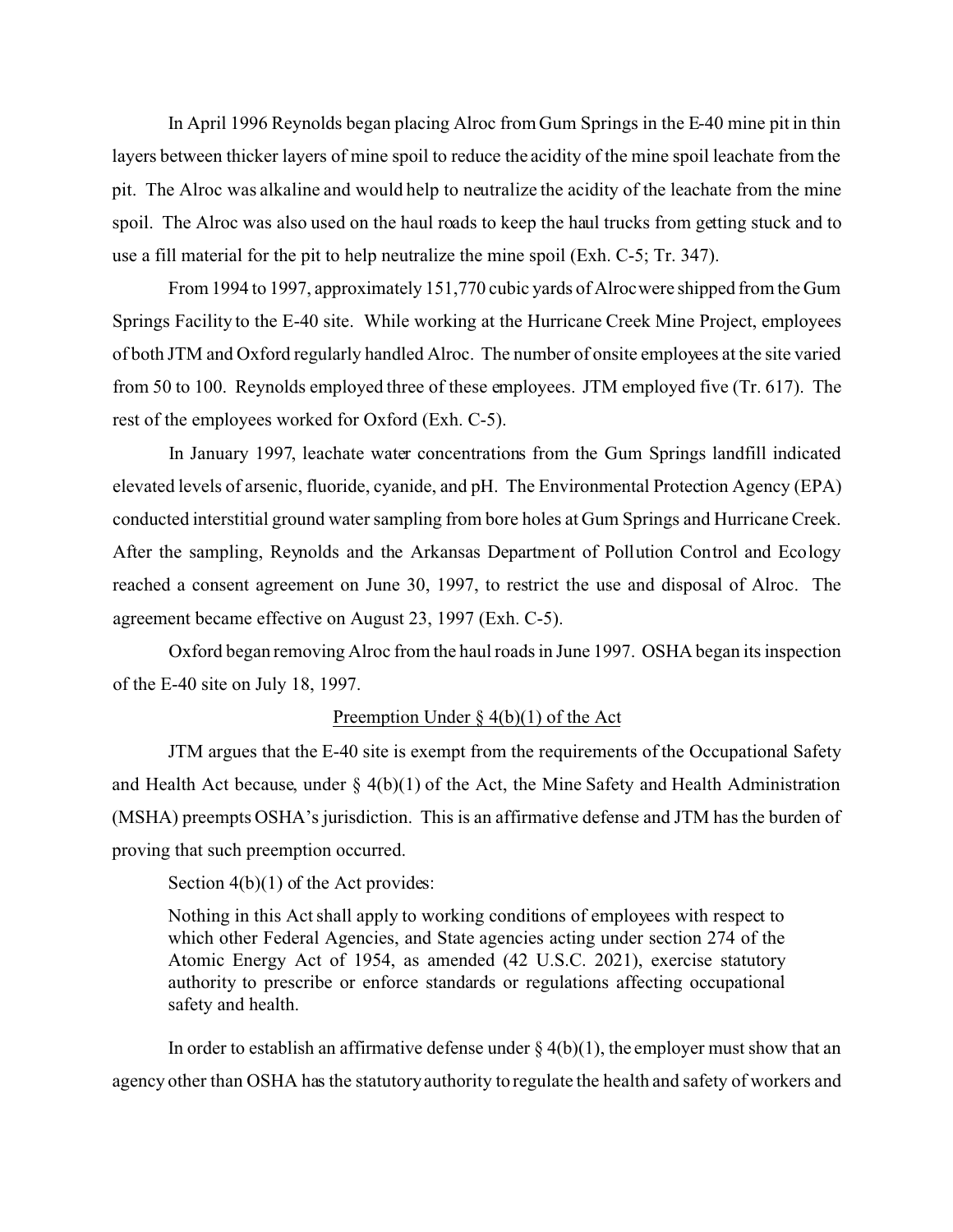that the other agency exercises its statutory authority in such a manner as to exempt the cited working conditions. *Northwest Airlines, Inc.,* 8 BNA OSHC 1982 (No. 13647, 1980).

The OSH Act authorizes the Secretaryof Labor to set mandatory occupational safety and health standards for businesses affecting interstate commerce. *See* 29 U.S.C.  $§ 653(b)(1)$ . The Act, however, exempts from the statute's reach employees who are regulated by other federal agencies. 29 U.S.C.  $\S$  653(b)(1). A two-step analysis is used to determine whether OSHA jurisdiction has been preempted: (1) whether a regulation has been promulgated by a state or federal agency other than OSHA; and (2) whether the regulation promulgated covers the specific "working conditions" at issue.

*Bush & Burchett, Inc.,* 117 F. 3d 932, 936 (6th Cir. 1997) (footnote and citation omitted).

The Mine Safety and Health Act (MSH Act) itself provides little clear-cut guidance on the jurisdictional issue in this case. The MSH Act does not specifically address reclamation work or work with hazardous waste. It is ambiguous as to the duration of MSHA's jurisdiction over abandoned mine sites.

The Secretary attempted to bolster its position that OSHA has jurisdiction over the E-40 site by proffering the deposition testimony of DoyleFink, district manager for MSHA.<sup>10</sup> Fink stated that, in his opinion, MSHA did not have jurisdiction over the E-40 site. His testimony failed to establish a legal basis for determining jurisdiction.

Fink is employed as district manager in MSHA's Dallas, Texas, office and he supervises MSHA inspectors in six states, including Arkansas (Fink deposition, p. 5). Fink referred to the Memorandum of Understanding between MSHA and OSHA<sup>11</sup>. The Memorandum addresses each agency's jurisdiction with regard to milling and preparation processes, which are not at issue here. Fink admitted that the Memorandum of Understanding does not mention reclamation work. He stated that the Memorandum uses the MSH Act's definition of "coal or other mine," so that it provides no clarification beyond the MSH Act's definition (Fink deposition, pp. 13-14). Fink

<sup>&</sup>lt;sup>10</sup> The deposition of Doyle Fink was taken by the Secretary on December 29, 1998, to supplement the record in this case. Fink's deposition testimony will be cited as "Fink deposition, p. --." A copy of Fink's deposition is entered into the record as Exhibit J-59 in the case file.

<sup>&</sup>lt;sup>11</sup> "The interagency agreement was originally reported in 39 Fed. Reg. 27,382 (1974). . ." *Donovan v. Carolina Stalite Co.,* 734 F. 2d 1547, 1550, footnote 4 (D.C. Cir. 1984).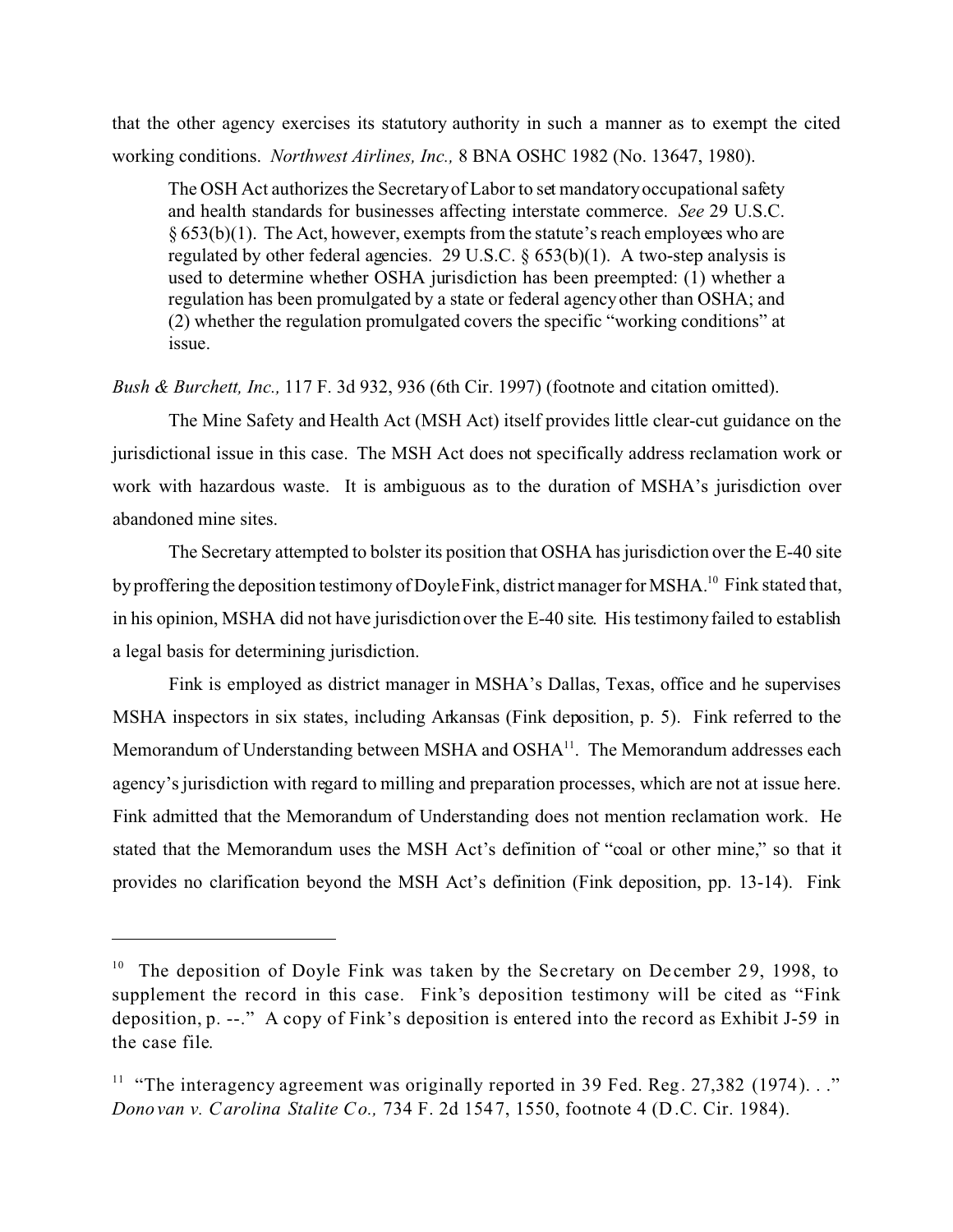admitted that his opinion that MSHA did not have jurisdiction over the E-40 pit was an accommodation to MSHA's personnel shortages (Fink deposition, p. 25). The Secretary failed to adduce any evidence that Fink had the authority to determine which agency had jurisdiction over the E-40 site.

Determination of who had proper jurisdiction over the E-40 site must be decided based on the MSH Act's definition of a mine. If the E-40 site is a mine, then MSHA promulgated regulations that covered the site and MSHA has jurisdiction. If the E-40 site does not qualify as a mine, then MSHA did not promulgate regulations that covered the site and OSHA has jurisdiction. As the discussion below will show, MSHA's definition of what constitutes a "mine" has been the subject of considerable litigation.

Section 3(h)(1) of the MSH Act defines "coal or other mine" as:

(A) an area of land from which minerals are extracted in nonliquid form or, if in liquid form, are extracted with workers underground, (B) private ways and roads appurtenant to such area, and (C) lands, excavations, underground passageways, shafts, slopes, tunnels and workings, structures, facilities, equipment, machines, tools, or other property including impoundments, retention dams, and tailings ponds, on the surface or underground, used in, or to be used in, or resulting from, the work of extracting such minerals from their natural deposits in nonliquid form, or if in liquid form, with workers underground, or used in, or to be used in, the milling of such minerals, or the work of preparing coal or other minerals, and includes custom coal preparation facilities. In making a determination of what constitutes mineral milling for purposes of this chapter, the Secretary shall give due consideration to the convenience of administration resulting from the delegation of one Assistant Secretary of all authority with respect to the health and safety of miners employed at one physical establishment.

Courts addressing the issue of MSHA jurisdiction have recognized  $\S 3(h)(1)$ 's "sweeping definition" of a mine in accordance with the MSH Act's legislative history. "[I]t does not matter if what is included in the definition fails to conform to the conventional concept of mining." *Cyprus Industrial Minerals Co. v. MSHA,* 664 F.2d 1116, 1118 (9th Cir. 1981). In *Donovan v. Carolina Stalite Co.,* 734 F. 2d 1547, 1554 (D.C. Cir. 1984), the D. C. Circuit Court of Appeals quotes the Senate Report, which has been influential in the interpretation of the jurisdictional application of the MSH Act:

The Senate Report also said: "The Committee notes that there may be a need to resolve jurisdictional conflicts, but it is the Committee's intention that what is considered to be a mine and to be regulated under this Act be given *the broadest*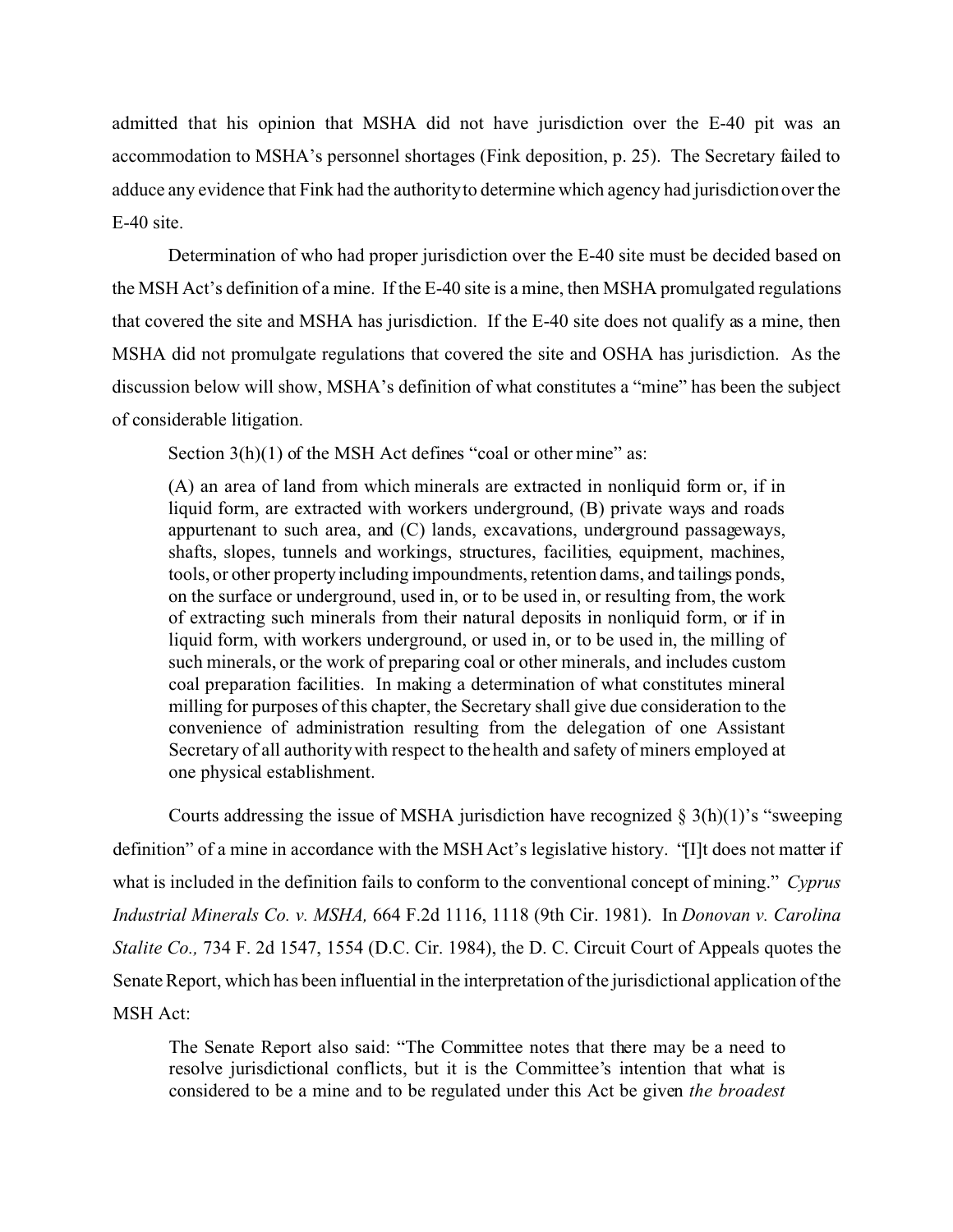*possibl[e] interpretation"* [S.Rep. No. 181, 95th Cong., 1st Sess. 14 (1997), U.S. Code Cong. & Admin. News 1977, 34013414] (emphasis added). Close jurisdictional questions are to "be resolved in favor of inclusion of a facility within the coverage of the Act." *Id.* 

*See also, Marshall v. Stoudt's Ferry Preparation Co.,* 602 F.2d 589 (3d Cir. 1979), and *Harman Mining Corp. v. Federal Mine Safety and Health Review Commission,* 671 F 2d 794 (4th Cir. 1981).

MSHA's broad jurisdiction remains in place even if MSHA has reduced or suspended its enforcement activities. In *Daniel Construction Co.,* 12 BNA OSHC 1748, 1751 (No. 82-668, 1986), the Review Commission affirmed the administrative law judge's finding that MSHA preempted OSHA's jurisdiction under  $\S 4(b)(1)$ , despite evidence that MSHA had no resources to enforce its standards in that case. "The exemption . . .was applied even though at the time of the inspection the other agency was not enforcing its regulations."

As noted above, Fink testified that MSHA did not want jurisdiction over the E-40 site because MSHA has limited resources and personnel shortages (Fink deposition, p. 25). The case law holds that these considerations are irrelevant in a judicial determination of jurisdiction. "Any oversight of the adequacy of another agency's enforcement activities is beyond the scope of a permissible inquiry under section 4(b)(1)." *Pennsuco Cement and Aggregates, Inc.,* 8 BNA OSHC 1378, 1381 (No. 15462, 1980).

The Secretary cites two cases in support of its position that MSHA's broad coverage does not extend to the E-40 site. In *Lancashire Coal Co. v. MSHA*, 968 F. 2d 388 (3rd Cir. 1992), the issue was whether a coal silo that collapsed during reclamation work done at an abandoned coal preparation plant came under the jurisdiction of MSHA. The collapse occurred in 1989. The coal silo had not been used since 1971. The administrative law judge ruled that the silo was within the jurisdiction of MSHA. The Federal Mine and Safety Review Commission upheld the judge's decision. The Third Circuit Court of Appeals set aside the Review Commission's decision, finding that MSHA did not have statutory jurisdiction under the MSH Act over the abandoned coal silo at the time it issued the citations.

The court noted that the MSH Act "refers to three different mining activities: 'extracting' minerals; 'milling' minerals; and 'preparing coal or other minerals.'" *Id. at* 390. Section 3(h)(1)(C) includes within the definition of "mine" structures "used in, or to be used in, or resulting from" the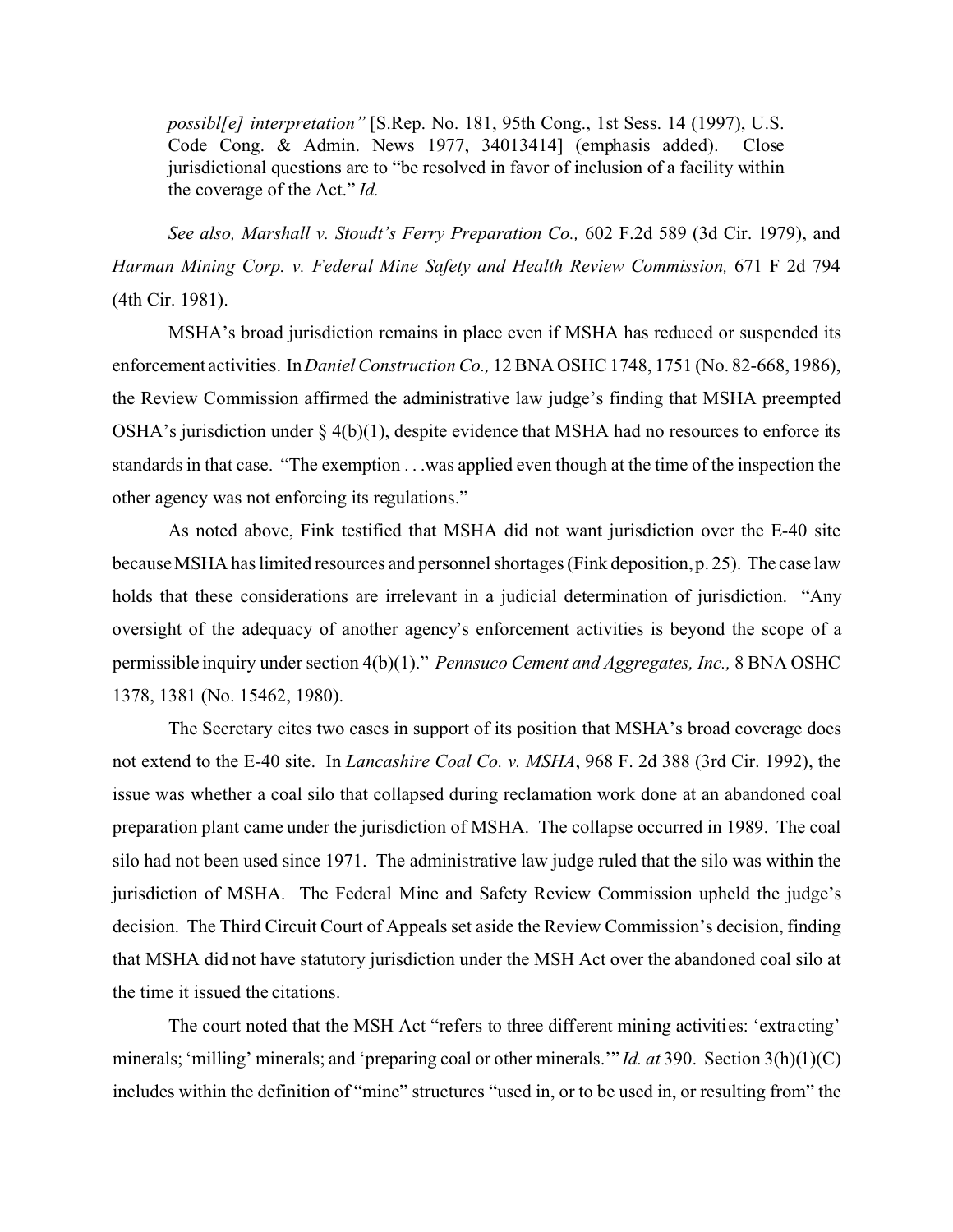work of extracting coal; that is, the past, present, and future tenses are covered. However, only structures "used in, or to be used in" the milling of or preparing coal are included in the definition of a "mine." The statute does not include the words "resulting from" before the words "the work of preparing coal."

The court noted that the language of the statute led to an anomalous result, and turned to the legislative history of the MSH Act for aid in determining the meaning of section 3(h)(1):

In analyzing the legislative history, it is important to note that there was both a Senate and a House version of the bill that became the Federal Mine Safety and Health Act, and that these versions defined "mine" slightly differently.

## *Id. at* 391.

The court concluded the legislative history:

does not explain Congress's use of distinct bases for those definitions. The Secretary attempts to explain the distinction by contending that the words "resulting from" were inadvertently omitted from section  $3(h)(1)$  in connection with coal preparation structures. . .

We agree that inadvertent omission may be a plausible explanation for the distinction between sections  $3(h)(1)$  and  $3(h)(2)$ . But the legislative history is simply not clear enough to demonstrate that Congress intended the words in section 3(h)(1) to be construed as covering the abandoned silo at issue in this case.

## *Id. at* 392.

The court's analysis demonstrates that *Lancashire* does not provide unqualified support for the Secretary's position in the present case. The activity at issue in *Lancashire* is "the work of preparing coal," whose structures the court determined were not covered by the phrase "resulting from." Coal preparation is not at issue here.

JTM argues that *Lancashire* actually supports its position because the court follows § 3(h)(1)(C) and finds MSHA jurisdiction over "lands, excavations, [etc.] . . .used in, or to be used in, or resulting from the work of extracting . . .minerals." JTM argues that, since at one time Reynolds extracted bauxite from the E-40 site, the E-40 site as a whole resulted from the work of extracting minerals and thus is under MSHA's jurisdiction. JTM's reliance on *Lancashire* is also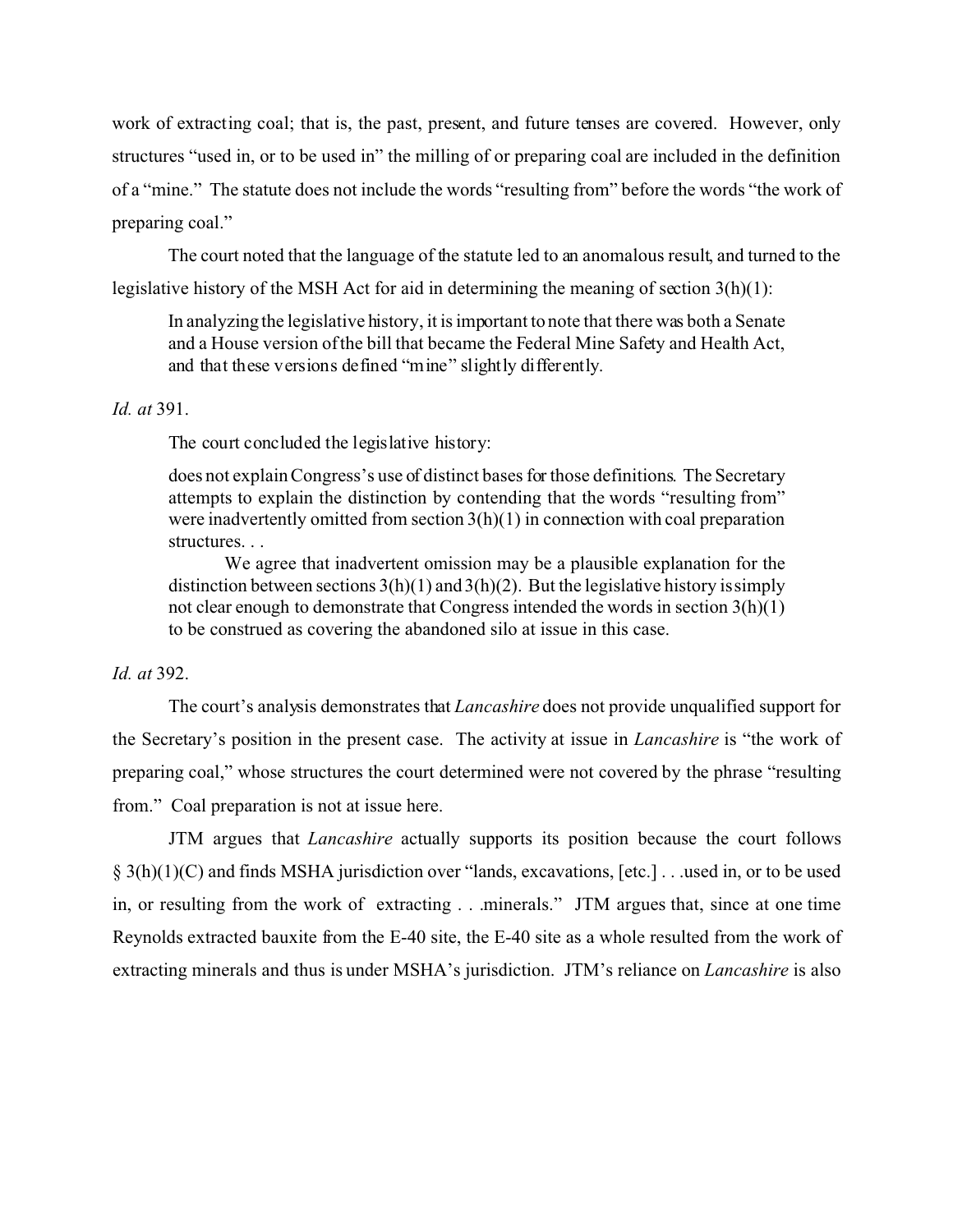misplaced. Lancashire deals with a structure (a coal silo), covered under  $\S 3(h)(1)(C)$ . At issue here are haul roads, which are not covered under section  $(C)$  of the statute.<sup>12</sup>

The Secretary cites *Bush & Burchett, Inc. v. Reich,* 117 F. 3d 932 (6th Cir. 1997), in support of its position because in that case the Sixth Circuit Court of Appeals limited MSHA's jurisdiction, under  $\S$  3(h)(1)(B), over "private ways and roads appurtenant to [an area of land from which minerals are extracted]."

In *Bush & Burchett*, the owner of a coal mine contracted with the respondent to build a bridge to connect the mine to a railroad loadout facility, located on the opposite side of a river. The contract between the owner and the respondent provided that, upon completion, the bridge and connecting haul road would be conveyed to the state of West Virginia to become part of the state highway system.

During the construction of the bridge, two of respondent's employees were killed when a boom crane collapsed on top of a pier where they were standing. The day following the fatalities OSHA sent a compliance officer to the site to investigate, after the OSHA area office had conferred with the MSHA area office, and both had determined that MSHA did not have jurisdiction at the accident site. BBI argued that MSHA's jurisdiction preempted OSHA's jurisdiction. The Occupational Safety and Health Review Commission affirmed the citations. The Sixth Circuit affirmed the decision of the Review Commission.

BBI argued that the bridge work came under the definition of a "mine" by virtue of  $\S$  3(h)(1)(B), because the public road being constructed was "appurtenant to" a coal mine. In rejecting this argument, the Sixth Circuit emphasized that the road connecting the bridge to the mine was public, thus it did not come under the  $\S(3(h)(1)(B)$  "private ways" specification.

Although BBI's position is not wholly without merit, since the Act is to be given a very broad reading, we cannot accept BBI's reading of § 802(h)(1)(B). Not only does the statute not compel such a reading, but also such a reading is contrary to common sense. Without some limitation on the meaning of "roads appurtenant to," MSHA jurisdiction could conceivably extend to unfathomable lengths since any road appurtenant to a mine that connects to the outside world would necessarily run into

 $12$  The citation identifies the location where the exposure occurred as "in and around the E-40 pit." The hearing focused on the employees' exposure to Alroc while they were working on the haul roads. The haul roads are what will be considered by the undersigned in determining the jurisdictional issue.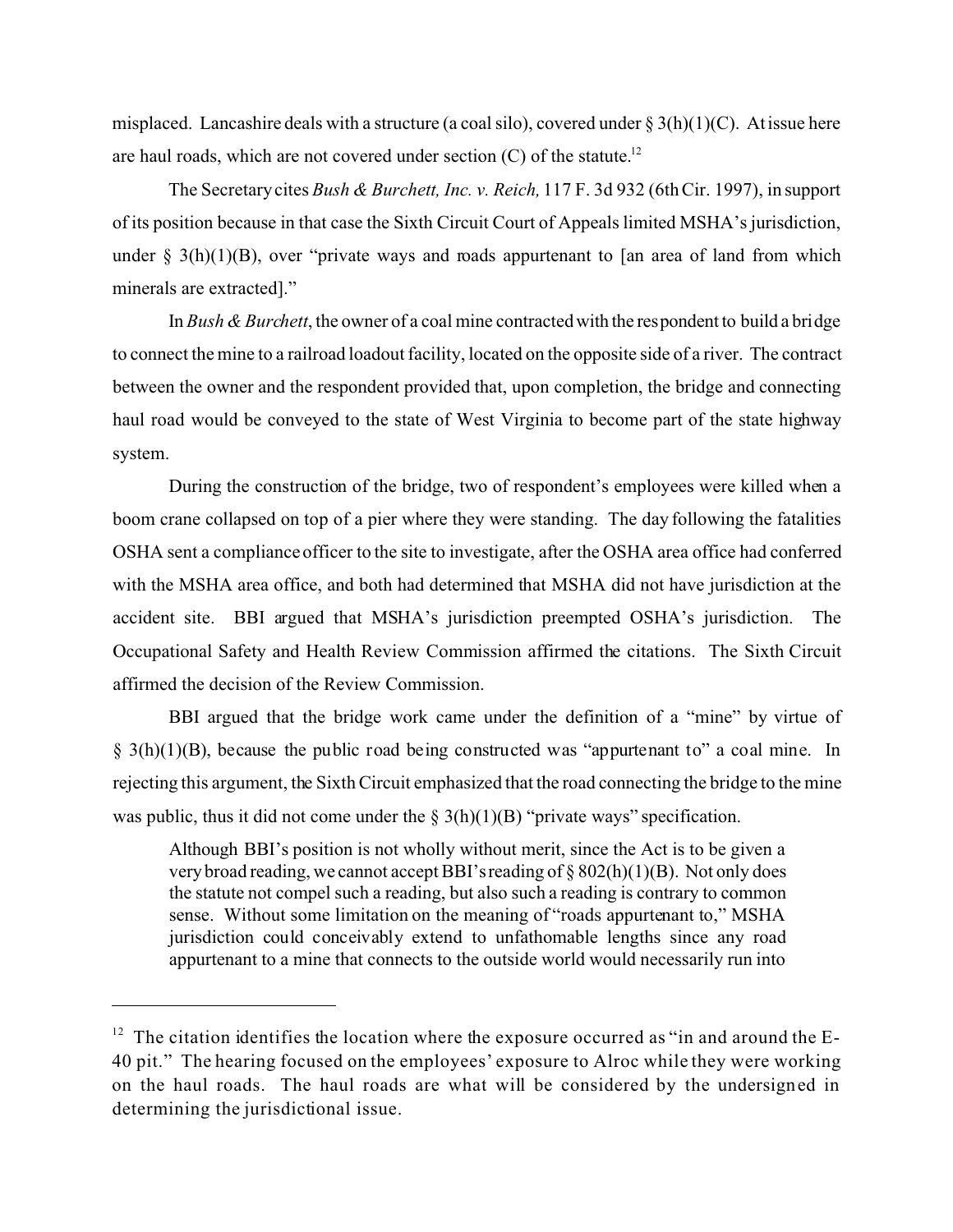yet other roads, thus becoming one contiguous road. Because of the potential reach of MSHA jurisdiction if the definition in § 802(h)(1)(B) is left unfettered, "private ways and roads" cannot simplymean "any road." Otherwise, there could conceivably be no limit to MSHA jurisdiction, a result Congress clearly did not intend.

## *Id. at* 937.

The present case is distinguishable from this aspect of *Bush.* The haul roads constructed by JTM and Oxford were private ways, and there is no danger that finding they are "appurtenant to" the E-40 pit could extend MSHA's jurisdiction to "unfathomable lengths." The haul roads constructed by JTM and Oxford ran between the E-40 pit and the spoil piles at Four Lakes (Exh. R-9). The haul roads surfaced with Alroc were all used in connection with the reclamation of the E-40 mine pit (Tr. 349).

While *Bush* supports JTM's position in this regard, it fails to support it in another crucial aspect. The problem of the use of voice tenses surfaces in *Bush,* as it did in *Lancashire.* Read together, § 3(h)(1)(A) and (B) state that a "mine" is "an area of land from which minerals *are*  extracted . . . [and] private ways and roads appurtenant to such area[.]" The definition is in the present tense. In order to be considered a mine, the area of land in question must currently be undergoing extraction of minerals. Bauxite was last extracted from the E-40 site in 1983.

JTM argues that the three tenses used in §  $3(h)(1)(C)$  apply to the haul roads, so that they are "resulting from the work of extracting" minerals. BBI made the same argument in *Bush,* claiming that the bridge was a structure resulting from the work of extracting minerals. The Sixth Circuit rejected this argument, stating "[I]t is not clear from the statute or legislative history that Congress intended to include roads within the meaning of 30 U.S.C.  $\S$  802(h)(1)(C), since Congress specifically dealt with roads in § 802(h)(1)(B)." *Id. at* 939.

The Sixth Circuit's analysis is reasonable. As noted in *Lancashire* and other decisions, the MSH Act's definition section is not a model of clarity. The use of the different tenses in different sections of the statute can lead (and have led) to confusion. The most straightforward reading of the statute, however, appears to be that the use of the qualifying phrase "used in, or to be used in, or resulting from, the work of extracting" minerals applies only to those items listed in  $(C)$ , and not to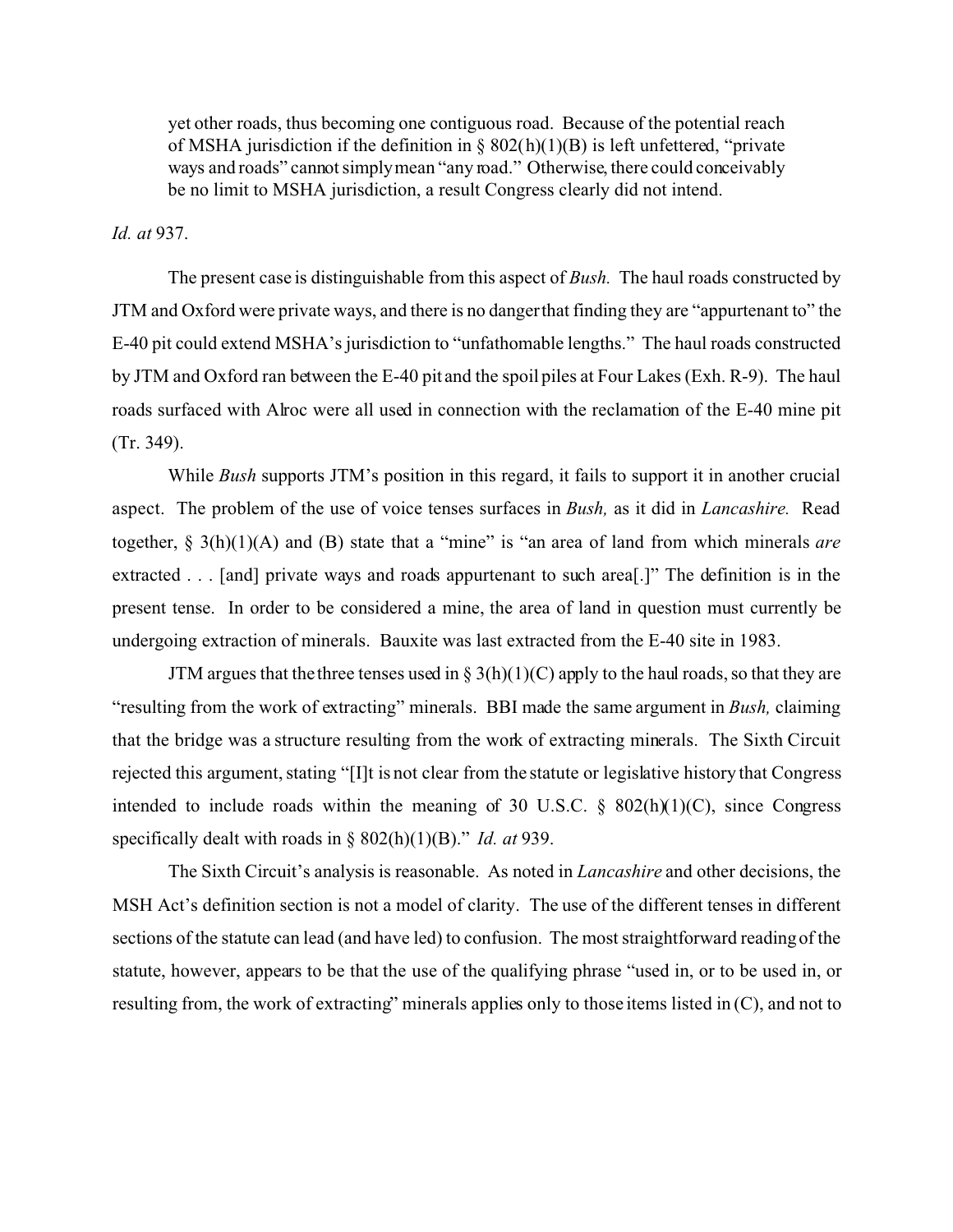$(A)$  and  $(B)$ .<sup>13</sup> The haul roads were constructed years after the last bauxite extraction had occurred. They were constructed for two reasons: to provide access to the reclamation project and to test whether Alroc was suitable as roadbed material.

Based upon this reasoning, the undersigned concludes that the haul roads were not under MSHA's jurisdiction at the time of the OSHA inspection. Bauxite was no longer being extracted from the E-40 site. Thus, the haul roads did not constitute a "mine" within the meaning of  $\S 3(h)(1)$ of the MSH Act.

OSHA's jurisdiction was not preempted under  $\S$  4(b)(1) by MSHA. OSHA properly had jurisdiction over the E-40 site at the time of the OSHA inspection.

# THE CITATION

The Secretary has the burden of proving her case by a preponderance of the evidence.

In order to establish a violation of an occupational safety or health standard, the Secretary has the burden of proving: (a) the applicability of the cited standard, (b) the employer's noncompliance with the standard's terms, (c) employee access to the violative conditions, and (d) the employer's actual or constructive knowledge of the violation (*i.e.,* the employer either knew or, with the exercise of reasonable diligence could have known, of the violative conditions).

*Atlantic Battery Co.,* 16 BNA OSHC 2131, 2138 (No. 90-1747, 1994).

Item 1: Alleged Serious Violation of § 1910.1200(h)(3)(iii)

The Secretary alleges that JTM committed a serious violation of § 1910.1200(h)(3)(iii),

which provides:

Employee training shall include at least:

. . .

(iii) The measures employees can take to protect themselves from [the physical and health hazards of the chemicals in the work area], including specific procedures the employer has implemented to protect employees from exposure to hazardous chemicals, such as appropriate work practices, emergency procedures, and personal protective equipment to be used[.]

The Secretary alleges the following violative conduct for this item in the citation:

 $13$  JTM attempts to insert its reclamation work under (C) by arguing that the haul roads were constructed on *lands* (one of the items listed in (C)) resulting from the extraction of the mineral bauxite. JTM's argument reads (B) out of the statute. The argument is rejected.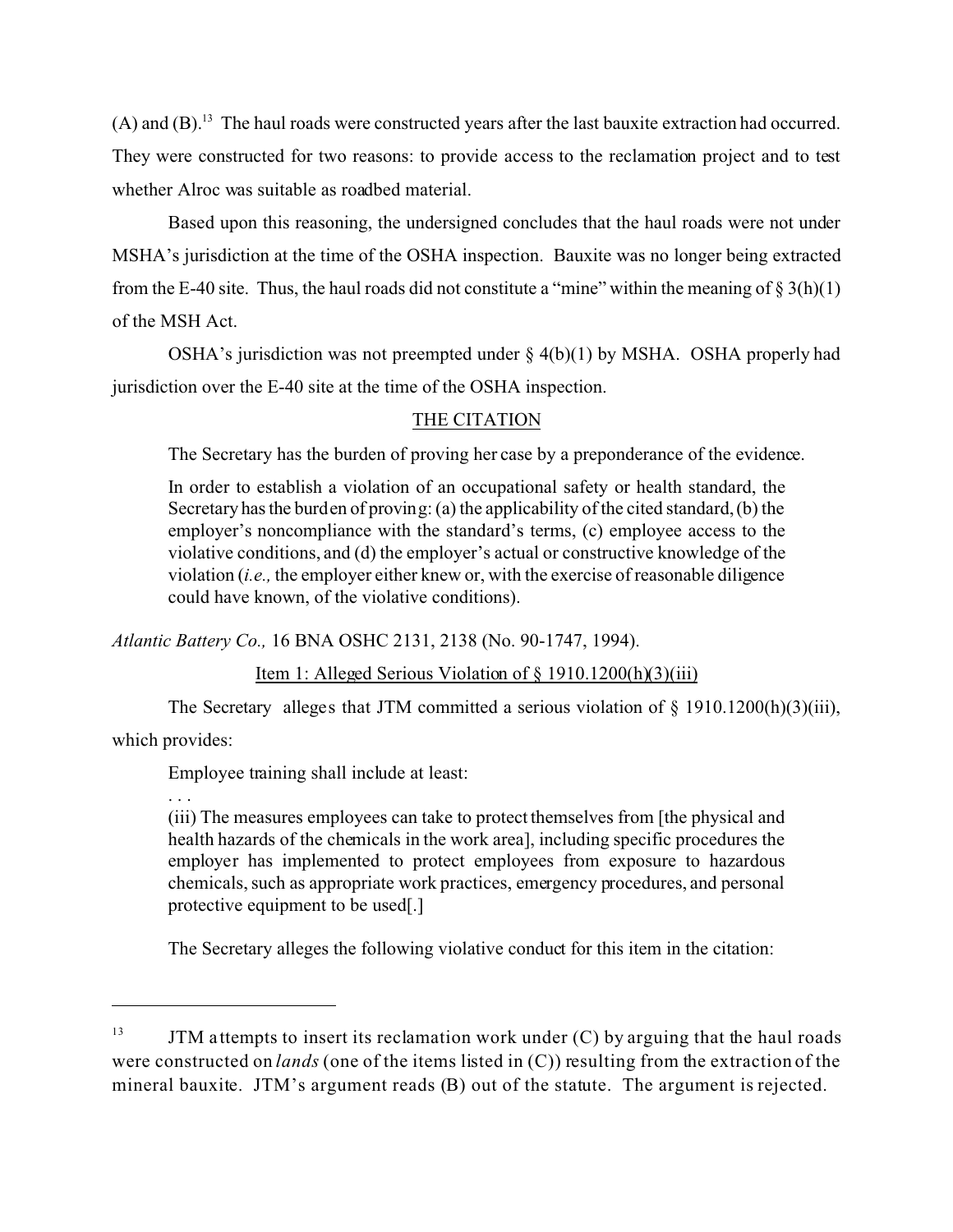For employees engaged in job operations in and around the E-40 Mine Reclamation Area, the employer did not conduct hazard communication training which included measures employees could take to protect themselves from chemical hazards associated with exposure to road bed materials and Alroc (treated pot liner). Bulk analysis of these materials indicated a pH of 11.5.

## Applicability of the Standard

JTM argues that  $\S 1910.1200(h)(3)(iii)$  does not apply to the cited conditions because the Secretary failed to prove that Alroc is a hazardous substance.

Section 1910.1200(c) defines "hazardous chemical" as "any chemical which is a physical hazard or a health hazard." Its definition of "health hazard" includes "chemicals which are... irritants. . . and agents which damage the lungs, skin, eyes, or mucous membranes."

The material safety data sheet (MSDS) for Alroc states that Alroc has a tested pH of 11.2 to 11.5 (Exh. C-6). OSHA's analysis of bulk samples of Alroc taken at the site show a pH of 11.5

(Exh. C-8). The MSDS includes the following items in the section titled "Health Hazards" (Exh. C-6):

**Acute**--Avoid skin and eye contact. This product is alkaline and may produce skin and eye irritation. If dust exposure is kept below the TLV's for nuisance dust, fluoride should not represent a health hazard.

**Chronic**--Overexposure to fluoride may cause increased bone density. Dermatitis may occur from prolonged skin contact.

**Signs and Symptoms of Exposure**--Eye, skin or respiratory tract irritation. **Medical Conditions Generally Aggravated by Exposure**--Pre-existing upper respiratory and lung diseases such as, but not limited to, bronchitis, emphysema, and asthma.

The MSDS warns employees working with Alroc to wear goggles and a face shield "as appropriate" and to wear rubber or cloth gloves "as necessary."

The Secretary has established that Alroc is properly classified as a hazardous chemical. The MSDS states that exposure to Alroc can irritate the eyes, skin, or respiratory tract. The definition of "health hazard" encompasses such irritants. Section 1910.1200(h)(3)(iii) applies to the Alroc at the worksite.

## Noncompliance with the Standard

JTM claims that it provided training to its employees on working with Alroc. John Reeder, JTM's plant manager for its Gum Springs site, testified that he had trained JTM employees in March 1996. He stated that he provided each employee with a copy of the MSDS for Alroc and that he read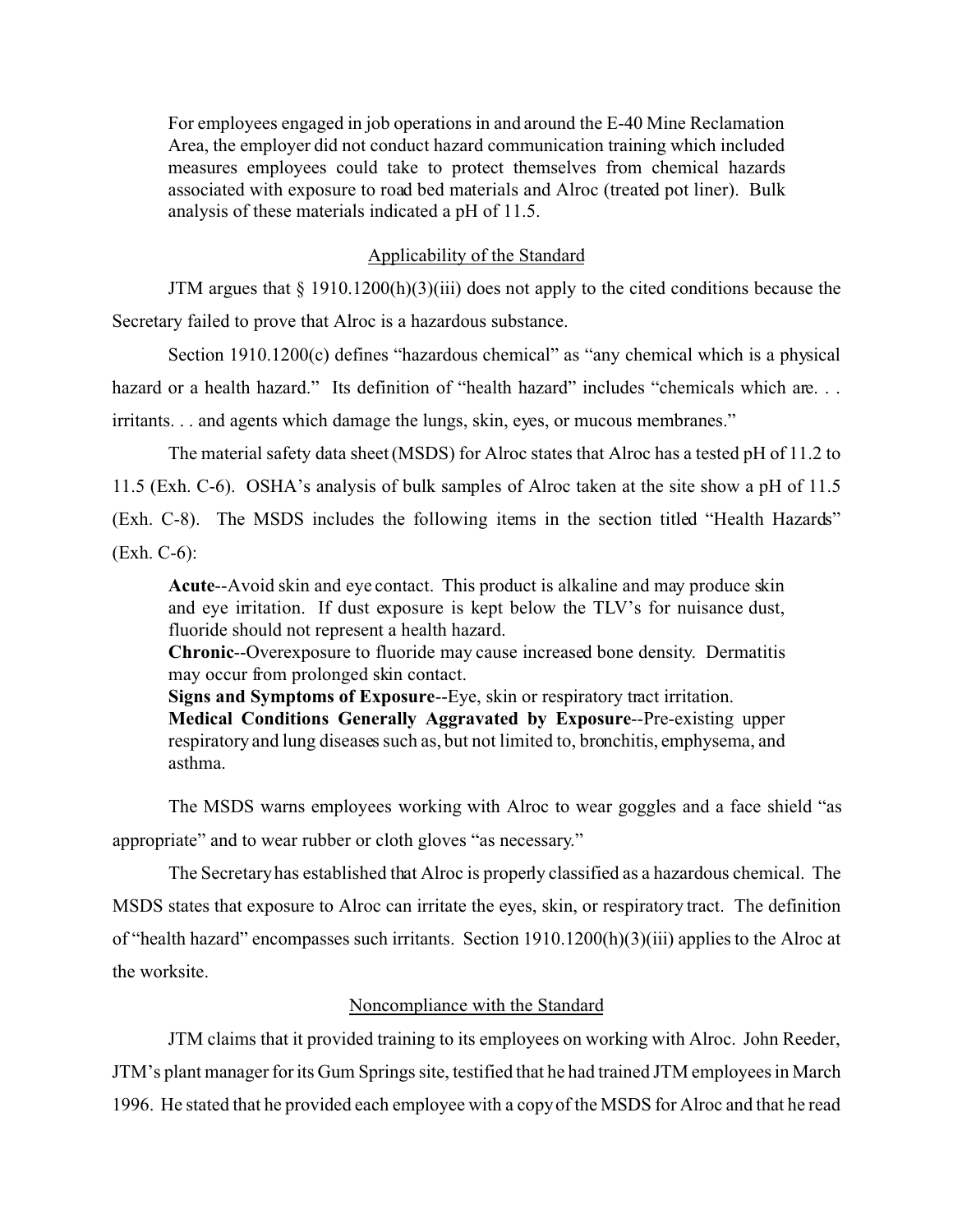each section of the MSDS to the employees. The meeting lasted for one hour, thirty minutes of which was spent going over the MSDS on Alroc. The employees signed attendance sheets at the meeting (Exh. R-4; Tr. 360-363).

William Lyle Smith, a JTM employee, attended the meeting held by Reeder. He stated that Reeder's training on Alroc consisted of telling the employees "not to handle it or, you know, not to come into direct contact with it" (Tr. 131). When asked if JTM had any emergency procedures in place for exposure to Alroc, Smith replied, "I don't guess so" (Tr. 131). JTM did not provide training on the proper personal protective equipment to wear when working with Alroc (Tr. 140-141).

JTM's training is inadequate for purposes of the standard. Section 1910.1200(h)(3)(iii) requires the employer to train employees in specific measures the employer has taken to protect the employees,such as emergency procedures and personal protective equipment to be used. JTM failed to provide its employees with any training beyond telling them to avoid direct contact with the Alroc. It was not possible to follow these instructions at the E-40 site. The Alroc dust was constantly swirling all around the employees, caking their skin and getting in their hair and clothes. JTM failed to explain to its employees measures they could take to protect themselves from the health hazards presented by the Alroc. JTM did not comply with  $\S$  1910.1200(h)(3)(iii)

## Employee Exposure

JTM employees were working at the E-40 site on July 18, 1997. Smith stated that driving on an Alroc road and raising dust was a daily occurrence (Tr. 151). Smith testified that he had helped tear up the Alroc roads during that summer (Tr. 149). JTM manager Reed testified that he was exposed to Alroc dust every day (Tr. 358).

The Secretary has established that JTM's employees were exposed to Alroc during the period stated in the citation.

## Employer Knowledge

JTM was aware that Alroc is a hazardous chemical and that JTM was not providing the required training. The company had the information from the MSDS identifying Alroc as a skin, eye, and lung irritant. Reed, a management employee, was in charge of the hazardous substance training. The training he gave was inadequate. As a supervisory employee, Reed's knowledge of the inadequacy of the training is imputed to JTM.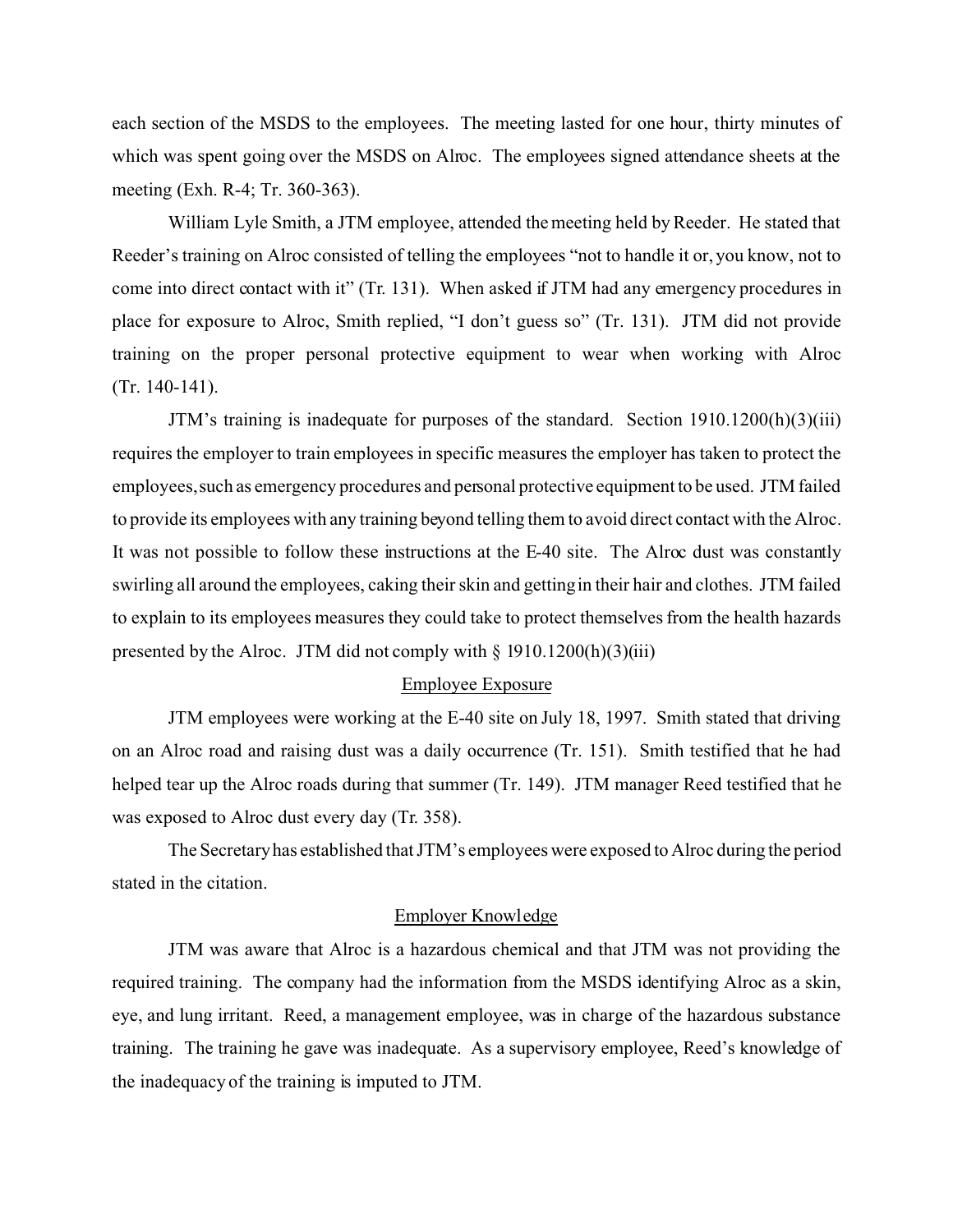The Secretary has established that JTM committed a violation of the cited standard.

The hazard created byJTM's failure to provide adequate training to its employees is that they would fail to use proper personal protective equipment when working with Alroc, possibly resulting in irritations of their eyes, skin, or lungs. The violation is classified as serious.

## Item 2: Alleged Serious Violation of § 1910.132(a)

The Secretary alleges that JTM committed a serious violation of § 1910.132(a), which provides:

Protective equipment, including personal protective equipment for eyes, face, head, and extremities, protective clothing, respiratory devices, and protective shields and barriers, shall be provided, used, and maintained in a sanitary and reliable condition wherever it is necessary by reason of hazards of processes or environment, chemical hazards, radiological hazards, or mechanical irritants encountered in a manner capable of causing injury or impairment in the function of any part of the body through absorption, inhalation or physical contact.

## Applicability of the Standard

JTM argues that the Secretary failed to prove the existence of a hazard to employees of sufficient severity to warrant the use of PPE. JTM contends that Alroc contains mild irritants not capable of causing substantial injury or impairment to employees. "The broad personal protective equipment standard at section 1910.132(a) applies to the facts of the case if a reasonable person familiar with the circumstances, including facts unique to an industry, would recognize a hazardous condition requiring the use of personal protective equipment." *Lukens Steel Company,* 10 BNA OSHC 1115, 1123 (No. 76-1053, 1981).

JTM's employees experienced symptoms associated with exposure to a highly alkaline material such as Alroc. Employees working at the site complained that the Alroc irritated their skin, especially when they were sweating (Tr. 127). Employees experienced severe headaches while working with Alroc (Tr. 22, 84, 116).

JTM employees Jim Boulder and Rickie Nutt testified that they did not develop rashes or have any other adverse reactions to working with Alroc (Tr. 457, 470). JTM argues that the absence of reaction to Alroc in these employees, as well as the failure on the Secretary's part to prove a causal connection between Alroc and the other employees' rashes and headaches, results in a failure of proof for the existence of a hazard that would require the use of PPE.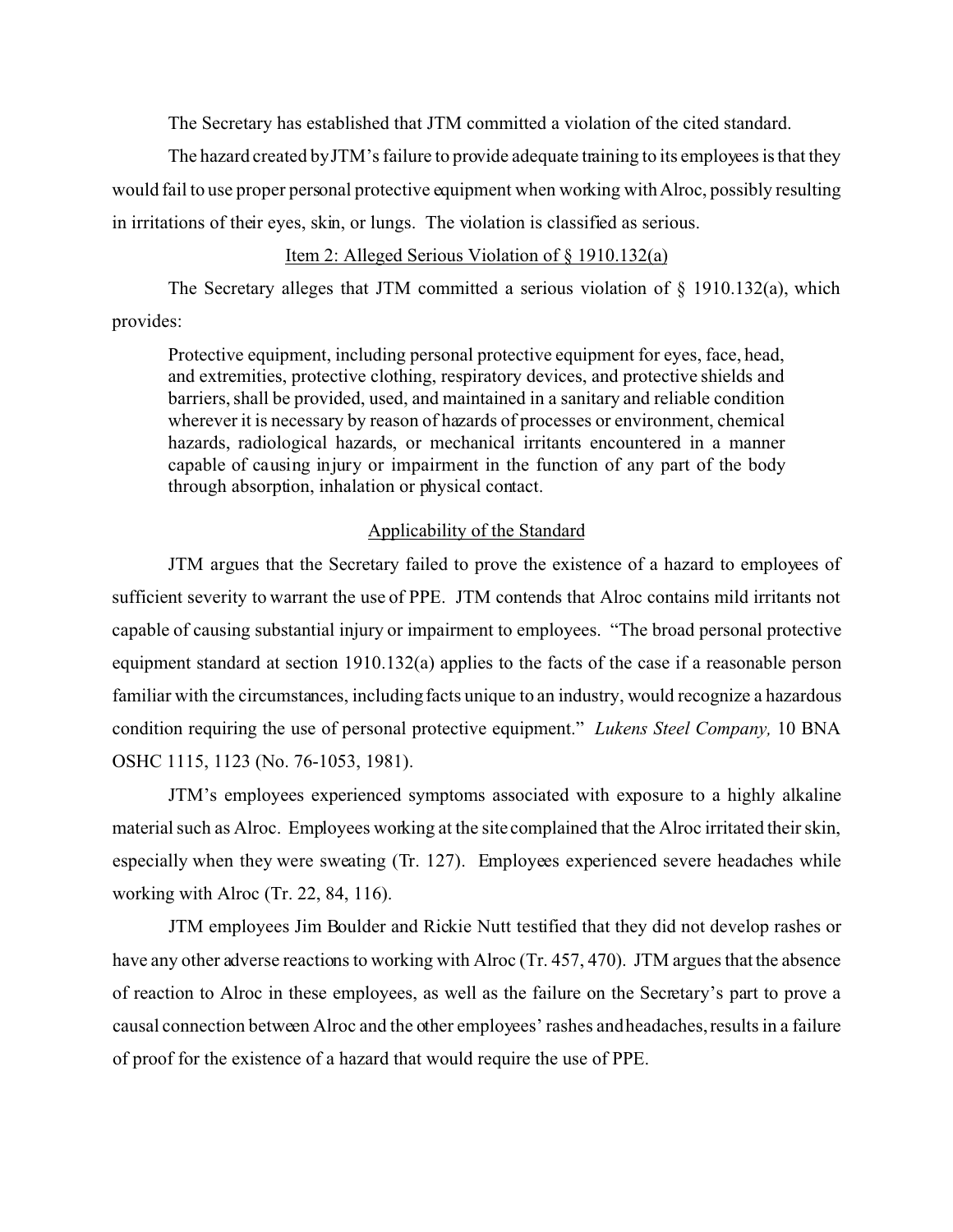The fact that not all employees developed rashes or headaches does not negate the existence of a hazard. People have differing sensitivities to environmental irritants. The fact that one employee may have a higher tolerance for a hazardous substance than another employee does not render the substance any less hazardous.

The dispositive evidence on this issue is the MSDS for Alroc. It details the signs and symptoms of exposure, and lists the medical conditions aggravated by exposure. The MSDS recommends the use of PPE when working with Alroc. A reasonable person familiar with the MSDS who knew that his employees were working daily with Alroc, to the extent that they were regularly coated with dust from the Alroc, would have required the use of PPE. Section 1910.132(a) applies to the cited conditions.

JTM also argues that (JTM's brief, pp. 42-43):

the subject of eye protection is covered by a more specific standard which was not cited. The standard, 29 CFR § 1910.133, specifically addresses the need for eye protection and because it is more specific, it preempts §1910.132(a) and renders § 1910.132(a) inapplicable to eye protection. It should be noted that § 1910.133(a) requires eye protection to protect against the hazards of flying particles, molten metal, liquid chemicals, acids, or caustic liquids, chemical gases or vapors, or potentially injurious light radiation. Mere dust particles, alkaline or not, do not require eye protection. Therefore, the use of eye protection is not properly an issue.

JTM is correct in its recitation of the hazards that  $\S$  1910.133(a) was designed to protect against. "Mere dust particles" are not included among those hazards. The cited § 1910.132(a), however, requires the use of personal protective equipment (PPE) for eyes "wherever it is necessary by reason of hazards of processes or environment, [and] chemical hazards[.]" Therefore, § 1910.132(a) addresses the hazard of exposing of the employees' eyes to the hazardous chemical Alroc more specifically than does § 1910.133(a). Section 1910.133(a) does not preempt § 1910.132(a), and the use of eye protection is properly an issue in this case.

### Noncompliance with the Standard

Compliance officer William Cole testified that the PPE needed to protect employees from the hazards of Alroc were "Tyvek suits for your skin exposure; protective gloves that prevent the material from being on the hands; boots and eye protection, such as goggles or some kind of perhaps safety glasses with a face shield to keep the dust off of the face and eye area" (Tr. 203).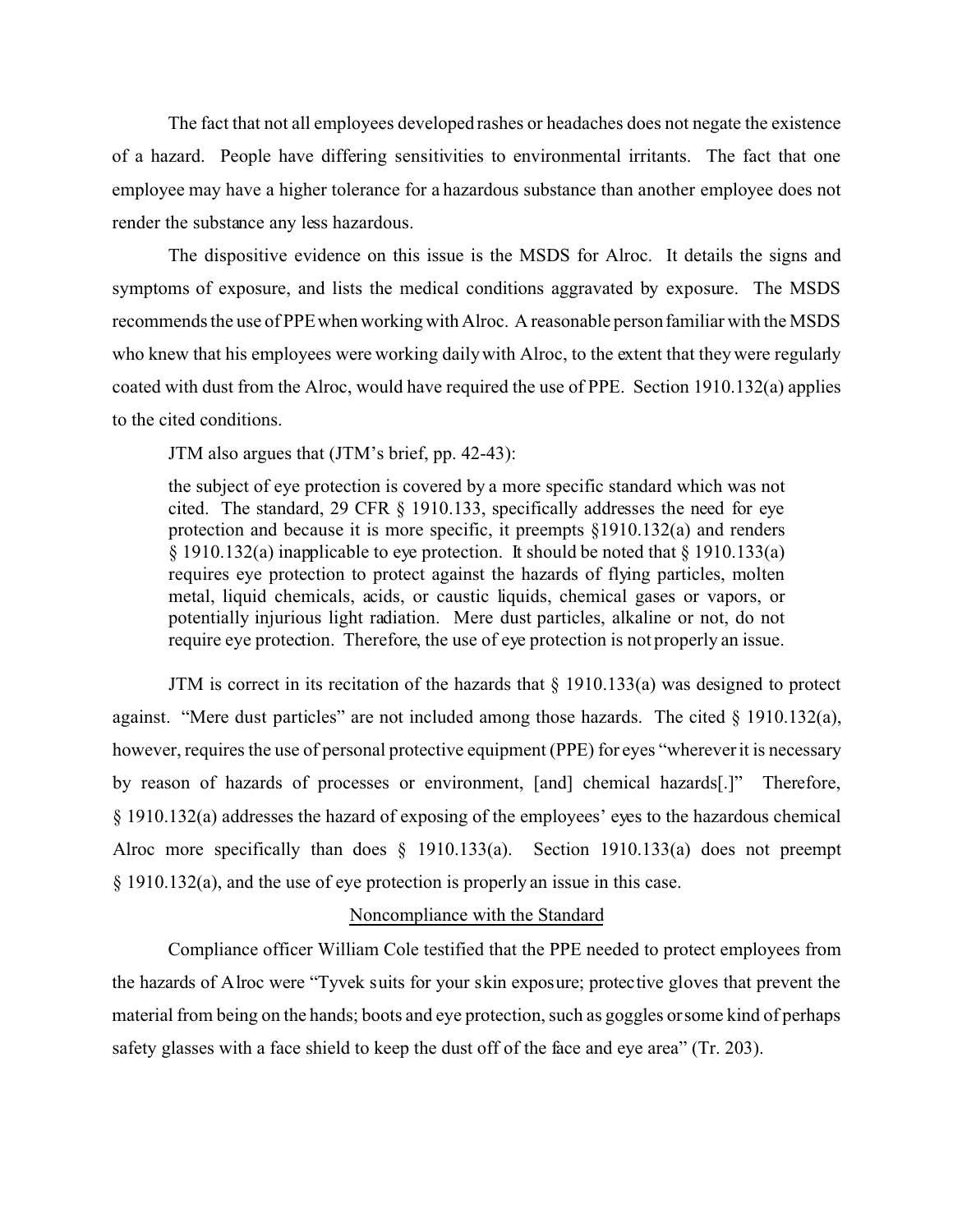William Smith wore safety glasses, ear plugs, and steel-toed boots. He wore short-sleeved shirts. He stated that the other JTM employees wore the same thing (Tr. 132).

The record establishes that JTM did not require its employees towear appropriate PPE when working with Alroc. Its employees wore short sleeved shirts that exposed their arms to contact with the Alroc dust. They wore safety glasses but not goggles or face shields. JTM was in noncompliance with § 1910.132(a).

### Employee Exposure

JTM's employees were exposed to Alroc on a daily basis (Tr. 151, 172, 177).

## Employer Knowledge

JTM was aware that it did not require its employees to wear any PPE other than safety glasses.

The Secretary has established a violation of § 1910.132(a). The hazard created by failure to comply with the standard is that employees experienced exposure to the chemical irritants in Alroc. The violation is classified as serious.

### Penalty Determination

The Commission is the final arbiter of penalties in all contested cases. Under  $\S 17(i)$  of the Act, in determining the appropriate penalty, the Commission is required to find and give "due consideration" to (1) the size of the employer's business, (2) the gravityof the violation, (3) the good faith of the employer, and (4) the history of previous violations. The gravity of the violation is the principal factor to be considered.

The record does not establish the size of JTM's business. No evidence or prior violations or of bad faith was adduced. The gravity of the violations is low. The exposure was nearly constant while five JTM employees were at the site, but the harmful effects of the Alroc to which they were exposed were mild. It is determined that the appropriate penalty for item 1 and item 2 is \$600.00 each.

### FINDINGS OF FACT AND CONCLUSIONS OF LAW

The foregoing decision constitutes the findings of fact and conclusions of law in accordance with Federal Rule of Civil Procedure 52(a).

#### ORDER

Based upon the foregoing decision, it is hereby ORDERED that: